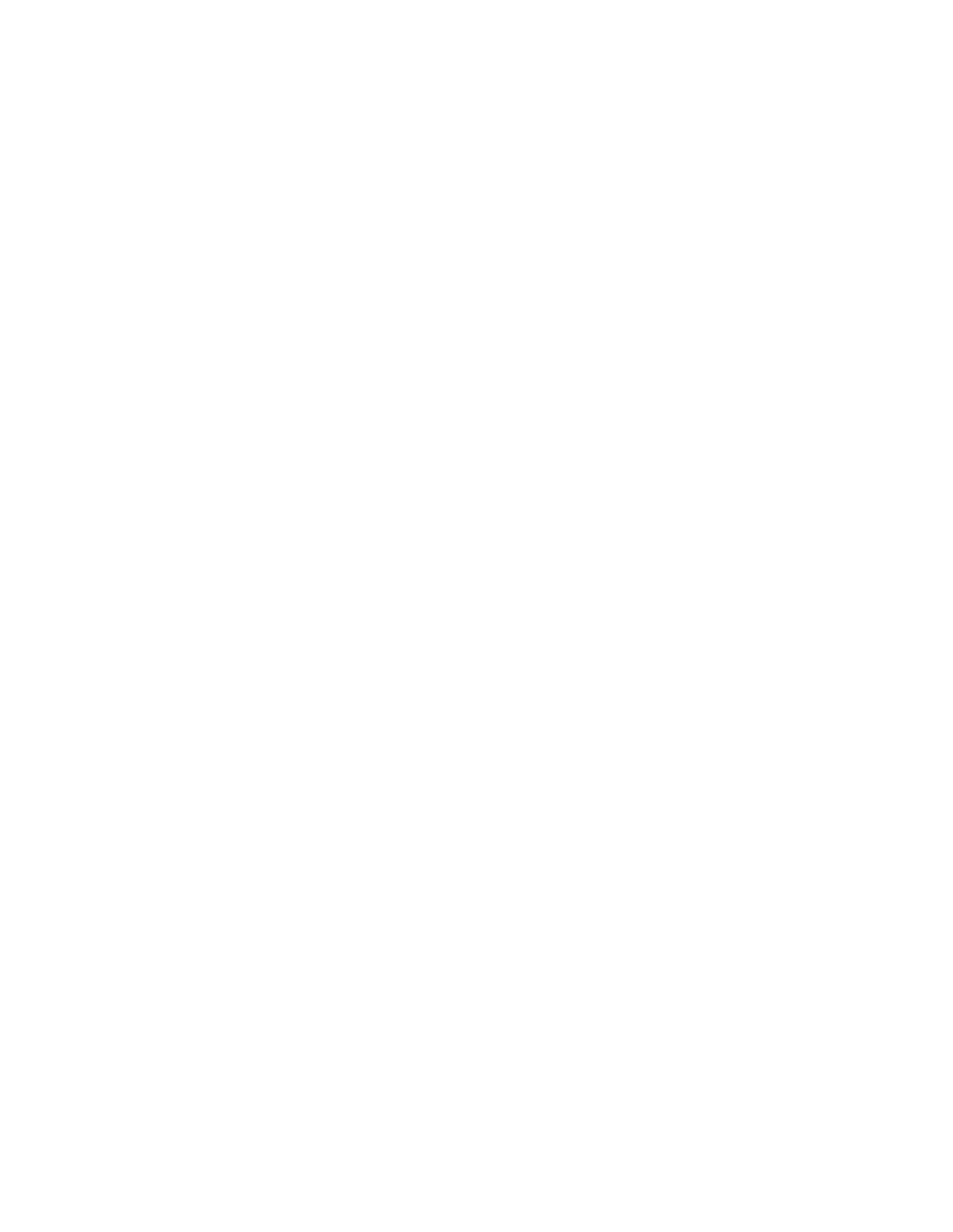## **SECOND SUBSTITUTE SENATE BILL 5591**

\_\_\_\_\_\_\_\_\_\_\_\_\_\_\_\_\_\_\_\_\_\_\_\_\_\_\_\_\_\_\_\_\_\_\_\_\_\_\_\_\_\_\_\_\_\_\_

AS AMENDED BY THE HOUSE \_\_\_\_\_\_\_\_\_\_\_\_\_\_\_\_\_\_\_\_\_\_\_\_\_\_\_\_\_\_\_\_\_\_\_\_\_\_\_\_\_\_\_\_\_\_\_

Passed Legislature - 1991 Regular Session

**State of Washington 52nd Legislature 1991 Regular Session By** Senate Committee on Ways & Means (originally sponsored by Senators Metcalf, Amondson, A. Smith and Roach).

Read first time March 11, 1991.

 AN ACT Relating to the reduction of solid waste through recycling; amending RCW 70.93.020, 70.93.030, 70.95C.120, 43.31.545, 70.95C.020, 70.95C.200, 70.95.040, and 46.61.560; adding a new section to chapter 70.93 RCW; adding a new section to chapter 70.94 RCW; adding a new section to chapter 70.105 RCW; adding new sections to chapter 70.95 RCW; adding new sections to chapter 81.77 RCW; adding a new section to chapter 35.21 RCW; adding a new section to chapter 35A.21 RCW; adding new chapters to Title 70 RCW; creating new sections; recodifying RCW 19.114.040; repealing RCW 43.31.552, 43.31.554, 43.31.556, 19.114.010, 19.114.020, 19.114.030, and 19.114.900; prescribing penalties; and declaring an emergency.

BE IT ENACTED BY THE LEGISLATURE OF THE STATE OF WASHINGTON:

# "PART I

## **PACKAGING**"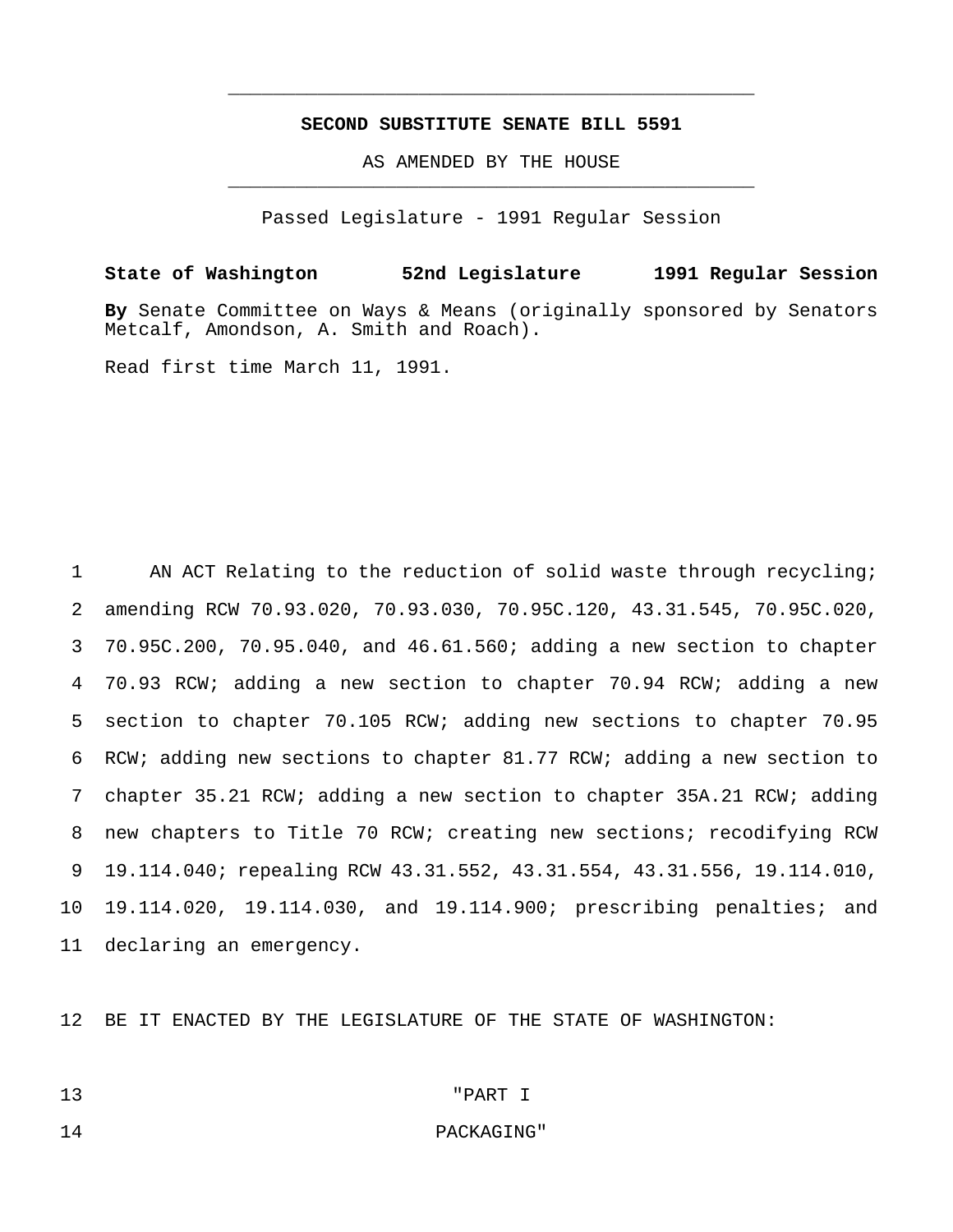**Sec. 101.** RCW 70.93.020 and 1979 c 94 s 2 are each amended to read as follows:

 The purpose of this chapter is to accomplish litter control and stimulate private recycling programs throughout this state by delegating to the department of ecology the authority to:

 (1) Conduct a permanent and continuous program to control and remove litter from this state to the maximum practical extent possible; (2) Recover and recycle waste materials related to litter and littering;

10 (3) Foster private recycling and markets for recyclable materials; and

 (4) Increase public awareness of the need for recycling and litter control. It is further the intent and purpose of this chapter to create jobs for employment of youth in litter cleanup and related activities and to stimulate and encourage small, private recycling centers. This program shall include the compatible goal of recovery of recyclable materials to conserve energy and natural resources wherever practicable. Every other department of state government and all local governmental units and agencies of this state shall cooperate with the department of ecology in the administration and enforcement of this chapter. The intent of this chapter is to add to and to coordinate existing recycling and litter control and removal efforts and not terminate or supplant such efforts.

 **Sec. 102.** RCW 70.93.030 and 1979 c 94 s 3 are each amended to read as follows:

As used in this chapter unless the context indicates otherwise:

(1) "Department" means the department of ecology;

(2) "Director" means the director of the department of ecology;

2SSB 5591.SL p. 2 of 42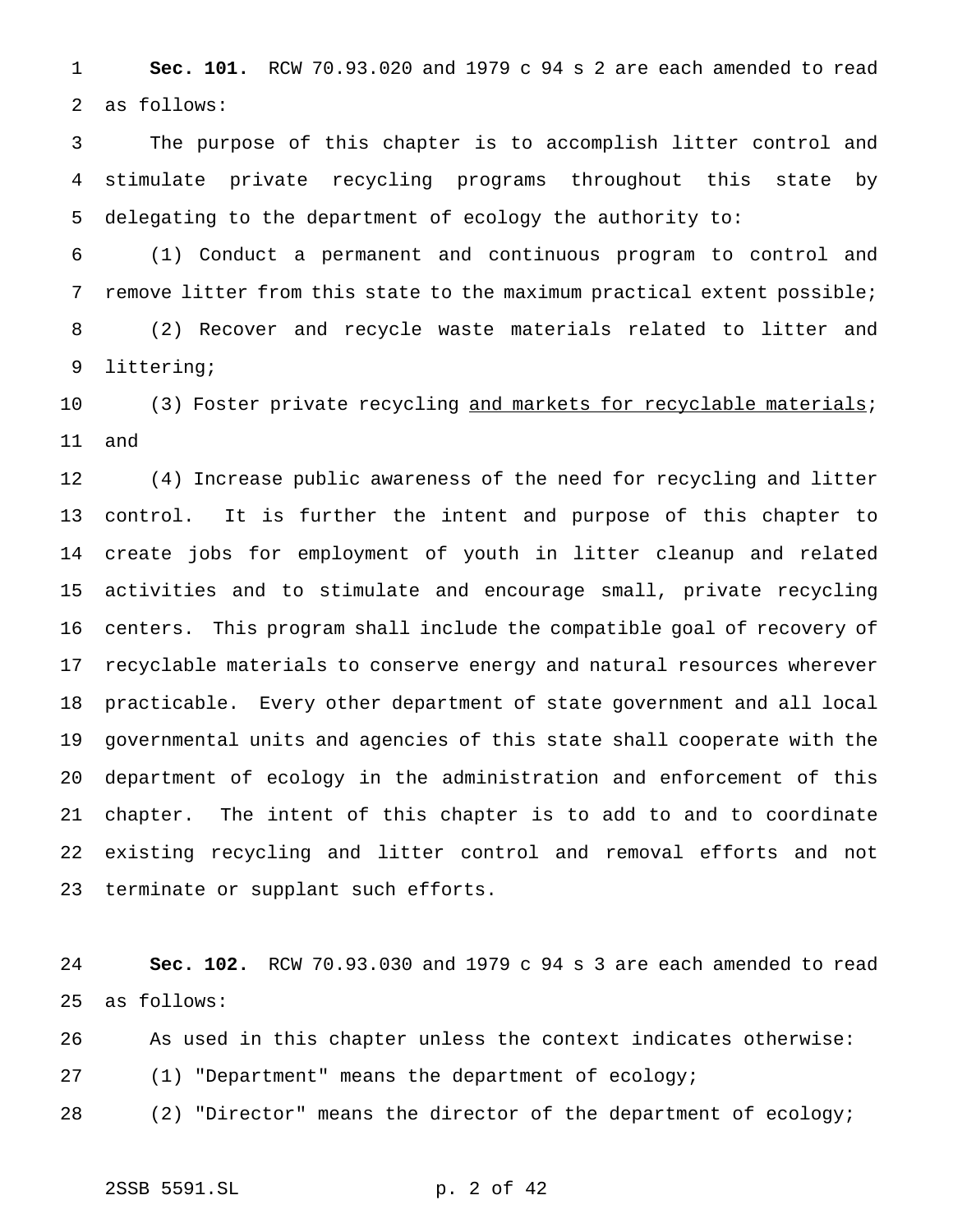(3) "Disposable package or container" means all packages or containers defined as such by rules and regulations adopted by the department of ecology;

 (4) "Litter" means all waste material including but not limited to disposable packages or containers thrown or deposited as herein prohibited but not including the wastes of the primary processes of mining, logging, sawmilling, farming, or manufacturing;

 (5) "Litter bag" means a bag, sack, or other container made of any material which is large enough to serve as a receptacle for litter inside the vehicle or watercraft of any person. It is not necessarily limited to the state approved litter bag but must be similar in size 12 and capacity;

 (6) "Litter receptacle" means those containers adopted by the department of ecology and which may be standardized as to size, shape, capacity, and color and which shall bear the state anti-litter symbol, 16 as well as any other receptacles suitable for the depositing of litter; (7) "Person" means any political subdivision, government agency, municipality, industry, public or private corporation, copartnership, association, firm, individual, or other entity whatsoever;

20 (8) "Recycling" means ((the process of separating, cleansing, 21 treating, and reconstituting used or discarded litter-related materials 22 for the purpose of recovering and reusing the resources contained 23 therein)) transforming or remanufacturing waste materials into a 24 finished product for use other than landfill disposal or incineration; (9) "Recycling center" means a central collection point for recyclable materials;

 (10) "Vehicle" includes every device capable of being moved upon a public highway and in, upon, or by which any persons or property is or may be transported or drawn upon a public highway, excepting devices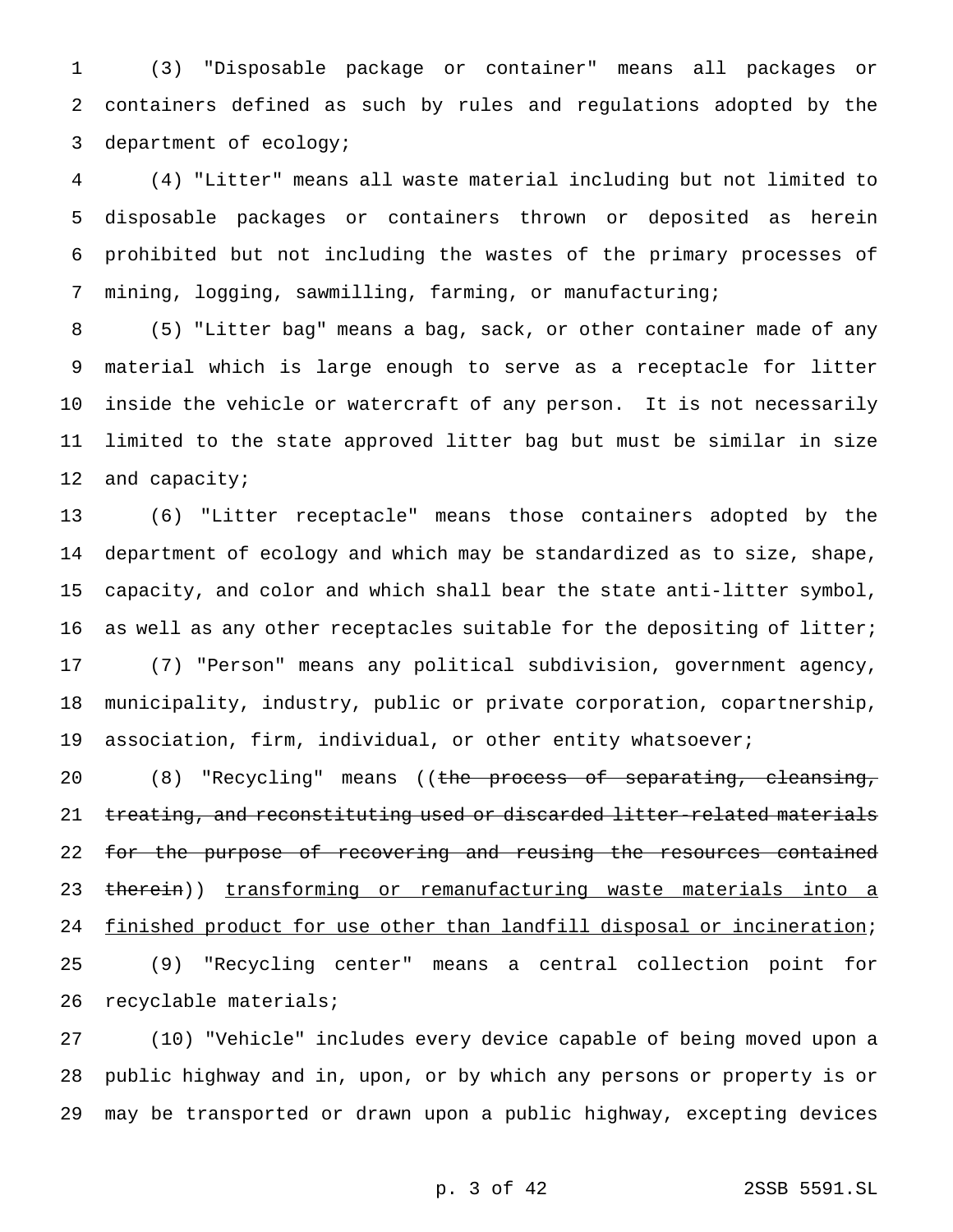moved by human or animal power or used exclusively upon stationary rails or tracks;

 (11) "Watercraft" means any boat, ship, vessel, barge, or other floating craft;

 (12) "Public place" means any area that is used or held out for use by the public whether owned or operated by public or private interests.

 NEW SECTION. **Sec. 103.** Unless the context clearly requires otherwise, the definitions in this section apply throughout this chapter.

 (1) "Container," unless otherwise specified, refers to "rigid plastic container" or "plastic bottle" as those terms are defined in this section.

 (2) "Distributors" means those persons engaged in the distribution of packaged goods for sale in the state of Washington, including manufacturers, wholesalers, and retailers.

 (3) "Label" means a molded, imprinted, or raised symbol on or near the bottom of a plastic container or bottle.

 (4) "Person" means an individual, sole proprietor, partnership, association, or other legal entity.

 (5) "Plastic" means a material made of polymeric organic compounds and additives that can be shaped by flow.

 (6) "Plastic bottle" means a plastic container intended for single use that has a neck that is smaller than the body of the container, accepts a screw-type, snap cap, or other closure and has a capacity of sixteen fluid ounces or more, but less than five gallons.

 (7) "Rigid plastic container" means a formed or molded container, other than a bottle, intended for single use, composed predominantly of plastic resin, and having a relatively inflexible finite shape or form with a capacity of eight ounces or more but less than five gallons.

2SSB 5591.SL p. 4 of 42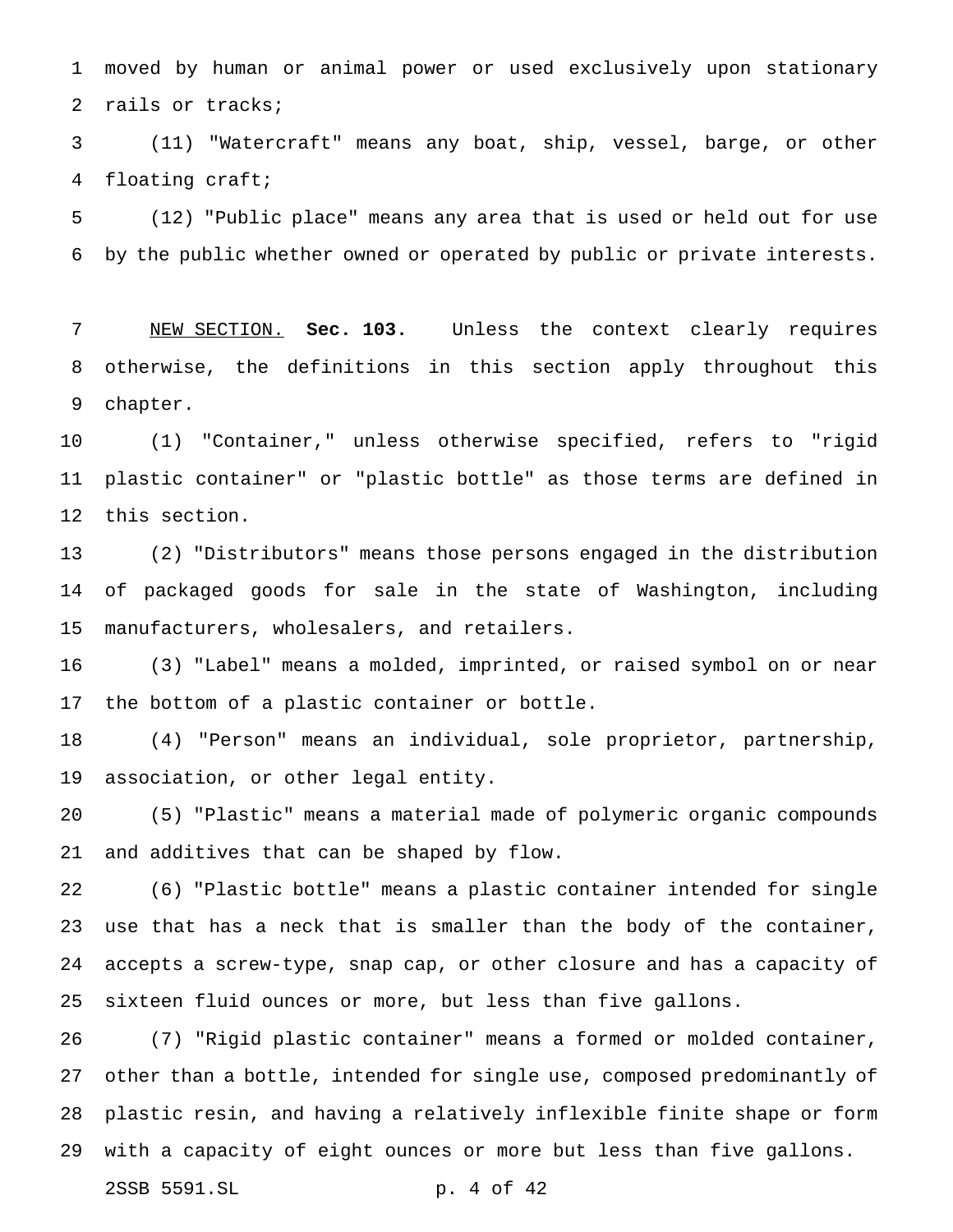NEW SECTION. **Sec. 104.** (1) The provisions of this section and any rules adopted under this section shall be interpreted to conform with nation-wide plastics industry standards.

 (2) Except as provided in section 105(2) of this act, after January 1, 1992, no person may distribute, sell, or offer for sale in this state a plastic bottle or rigid plastic container unless the container is labeled with a code identifying the appropriate resin type used to produce the structure of the container. The code shall consist of a number placed within three triangulated arrows and letters placed below the triangle of arrows. The triangulated arrows shall be equilateral, formed by three arrows with the apex of each point of the triangle at the midpoint of each arrow, rounded with a short radius. The pointer (arrowhead) of each arrow shall be at the midpoint of each side of the triangle with a short gap separating the pointer from the base of the adjacent arrow. The triangle, formed by the three arrows curved at their midpoints shall depict a clockwise path around the code number.

The numbers and letters used shall be as follows:

(a) 1. = PETE (polyethylene terephthalate)

(b) 2. = HDPE (high density polyethylene)

(c) 3. = V (vinyl)

(d) 4. = LDPE (low density polyethylene)

(e) 5. = PP (polypropylene)

(f) 6. = PS (polystyrene)

(g) 7. = OTHER

 NEW SECTION. **Sec. 105.** (1) A person who, after written notice from the department, violates section 104 of this act is subject to a civil penalty of fifty dollars for each violation up to a maximum of five hundred dollars and may be enjoined from continuing violations. Each distribution constitutes a separate offense.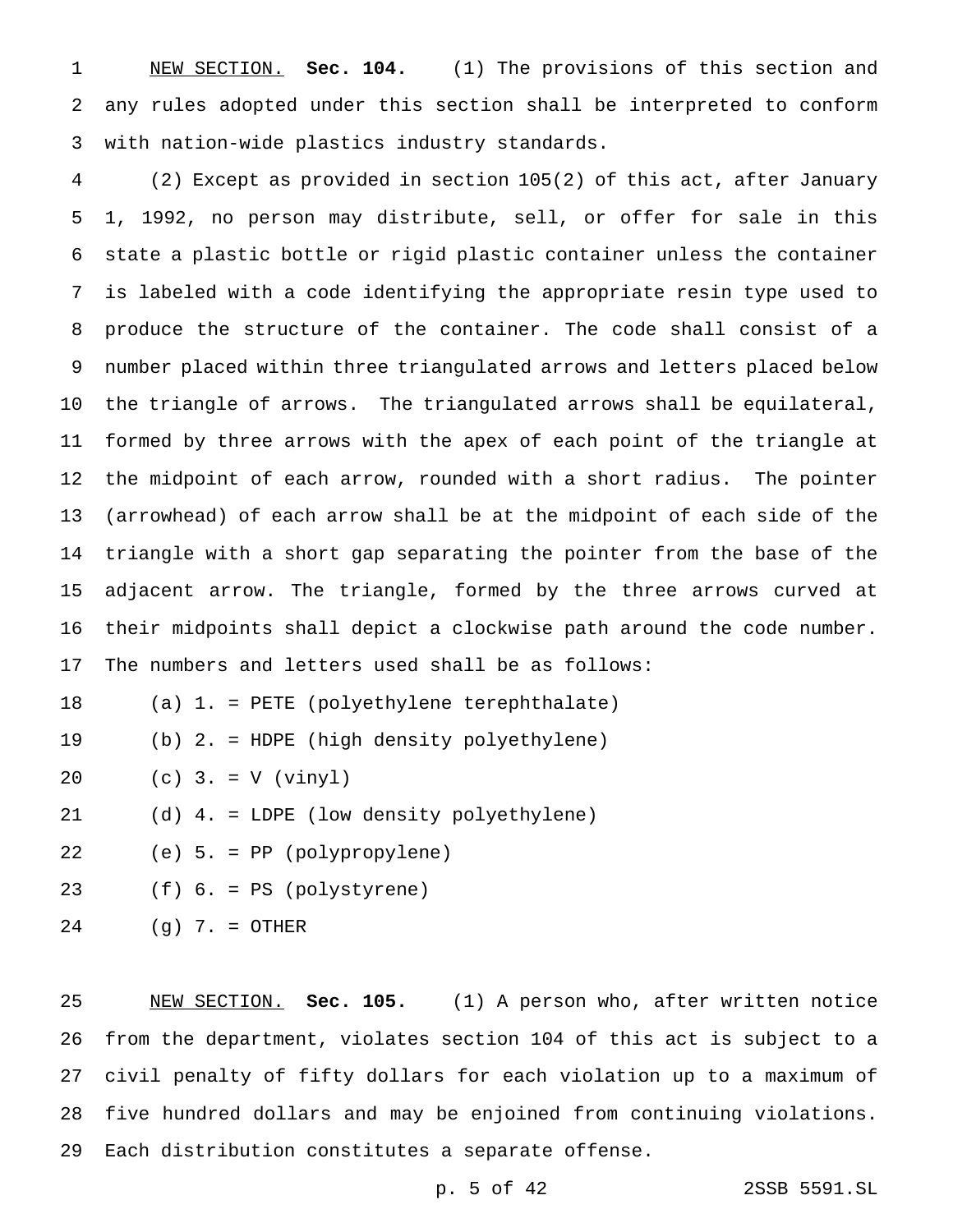(2) Retailers and distributors shall have two years from the effective date of this section to clear current inventory, delivered or received and held in their possession as of the effective date of this section.

 NEW SECTION. **Sec. 106.** The legislature finds and declares that: (1) The management of solid waste can pose a wide range of hazards to public health and safety and to the environment;

 (2) Packaging comprises a significant percentage of the overall solid waste stream;

 (3) The presence of heavy metals in packaging is a part of the total concern in light of their likely presence in emissions or ash when packaging is incinerated, or in leachate when packaging is landfilled;

 (4) Lead, mercury, cadmium, and hexavalent chromium, on the basis of available scientific and medical evidence, are of particular concern;

 (5) The intent of this chapter is to achieve a reduction in toxicity without impeding or discouraging the expanded use of postconsumer materials in the production of packaging and its components.

 NEW SECTION. **Sec. 107.** Unless the context clearly requires otherwise, the definitions in this section apply throughout this chapter.

 (1) "Package" means a container providing a means of marketing, protecting, or handling a product and shall include a unit package, an intermediate package, and a shipping container. "Package" also means and includes unsealed receptacles such as carrying cases, crates, cups,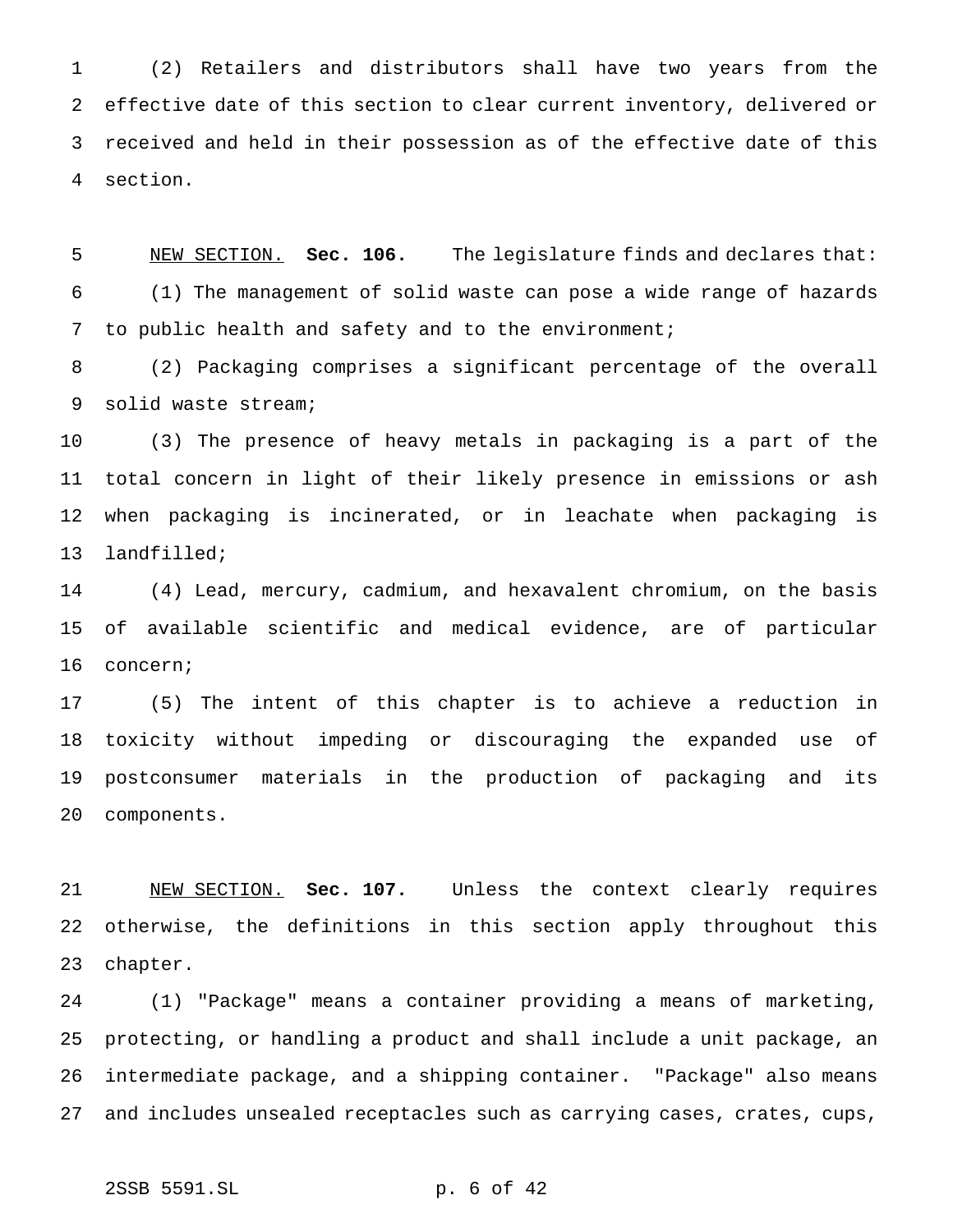pails, rigid foil and other trays, wrappers and wrapping films, bags, and tubs.

 (2) "Manufacturer" means a person, firm, or corporation that applies a package to a product for distribution or sale.

 (3) "Packaging component" means an individual assembled part of a package such as, but not limited to, any interior or exterior blocking, bracing, cushioning, weatherproofing, exterior strapping, coatings, closures, inks, and labels.

 NEW SECTION. **Sec. 108.** The sum of the concentration levels of lead, cadmium, mercury, and hexavalent chromium present in any product, package, or packaging component shall not exceed the following:

 (1) Six hundred parts per million by weight effective July 1, 1993; (2) Two hundred fifty parts per million by weight effective July 1, 1994; and

 (3) One hundred parts per million by weight effective July 1, 1995 after the effective date of this section.

 This section shall apply only to lead, cadmium, mercury, and hexavalent chromium that has been intentionally introduced as an element during manufacturing or distribution.

 NEW SECTION. **Sec. 109.** All packages and packaging components shall be subject to this chapter except the following:

 (1) Those packages or package components with a code indicating date of manufacture that were manufactured prior to the effective date of this section;

 (2) Those packages or packaging components that have been purchased by, delivered to, or are possessed by a retailer on or before twenty-four months following the effective date of this section to permit

p. 7 of 42 2SSB 5591.SL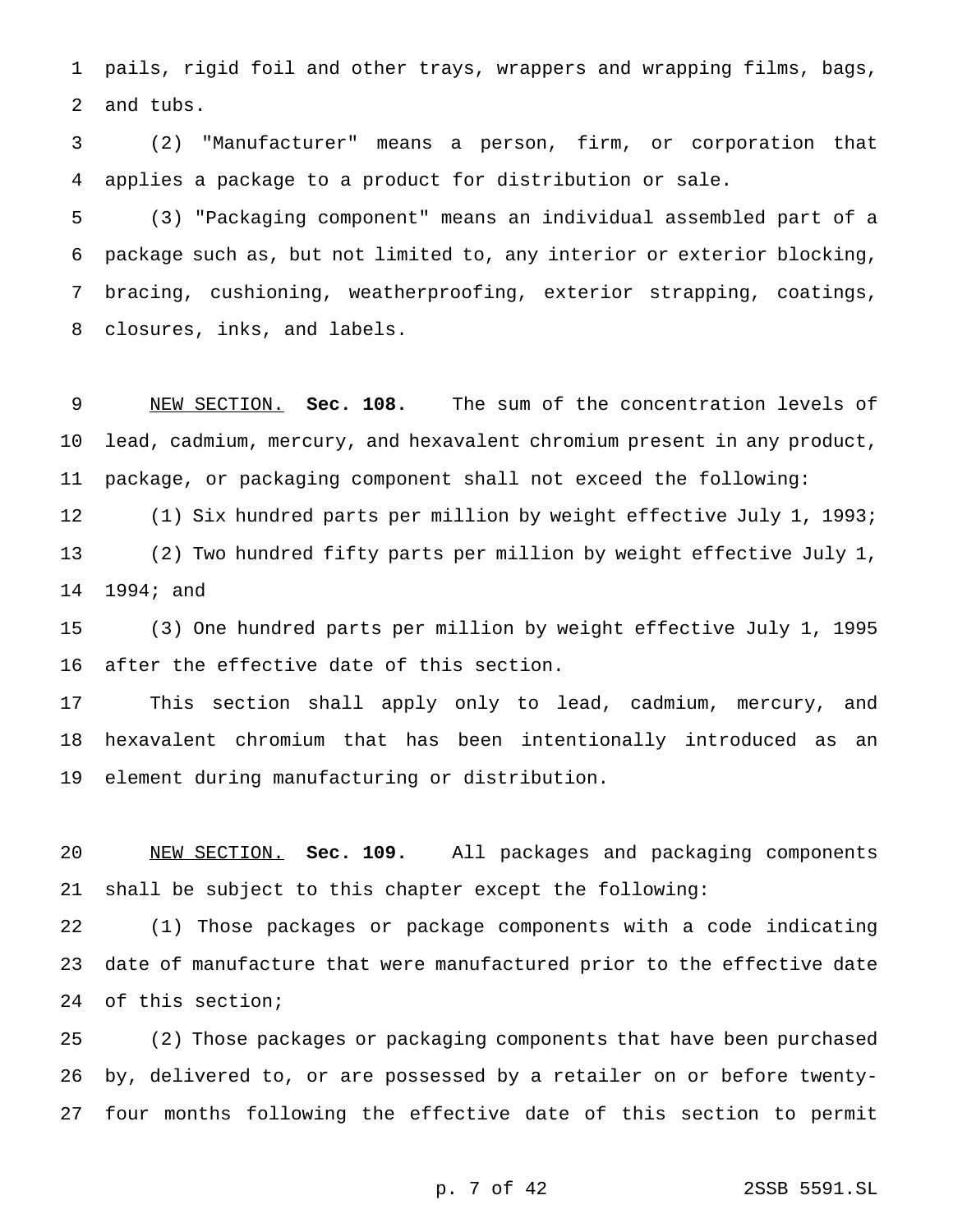opportunity to clear existing inventory of the proscribed packaging material;

 (3) Those packages or packaging components to which lead, cadmium, mercury, or hexavalent chromium have been added in the manufacturing, forming, printing, or distribution process in order to comply with health or safety requirements of federal law or for which there is no feasible alternative; or

 (4) Those packages and packaging components that would not exceed the maximum contaminant levels set forth in section 108(1) of this act but for the addition of postconsumer materials; and provided that the exemption for this subsection shall expire six years after the effective date of this section.

 NEW SECTION. **Sec. 110.** By July 1, 1993, a certificate of compliance stating that a package or packaging component is in compliance with the requirements of this chapter shall be developed by its manufacturer. If compliance is achieved under the exemption or exemptions provided in section 109 (3) or (4) of this act, the certificate shall state the specific basis upon which the exemption is claimed. The certificate of compliance shall be signed by an authorized official of the manufacturing company. The certificate of compliance shall be kept on file by the manufacturer for as long as the package or packaging component is in use, and for three years from the date of the last sale or distribution by the manufacturer. Certificates of compliance, or copies thereof, shall be furnished to the department of ecology upon request within sixty days. If manufacturers are required under any other state statute to provide a certificate of compliance, one certificate may be developed containing all required information.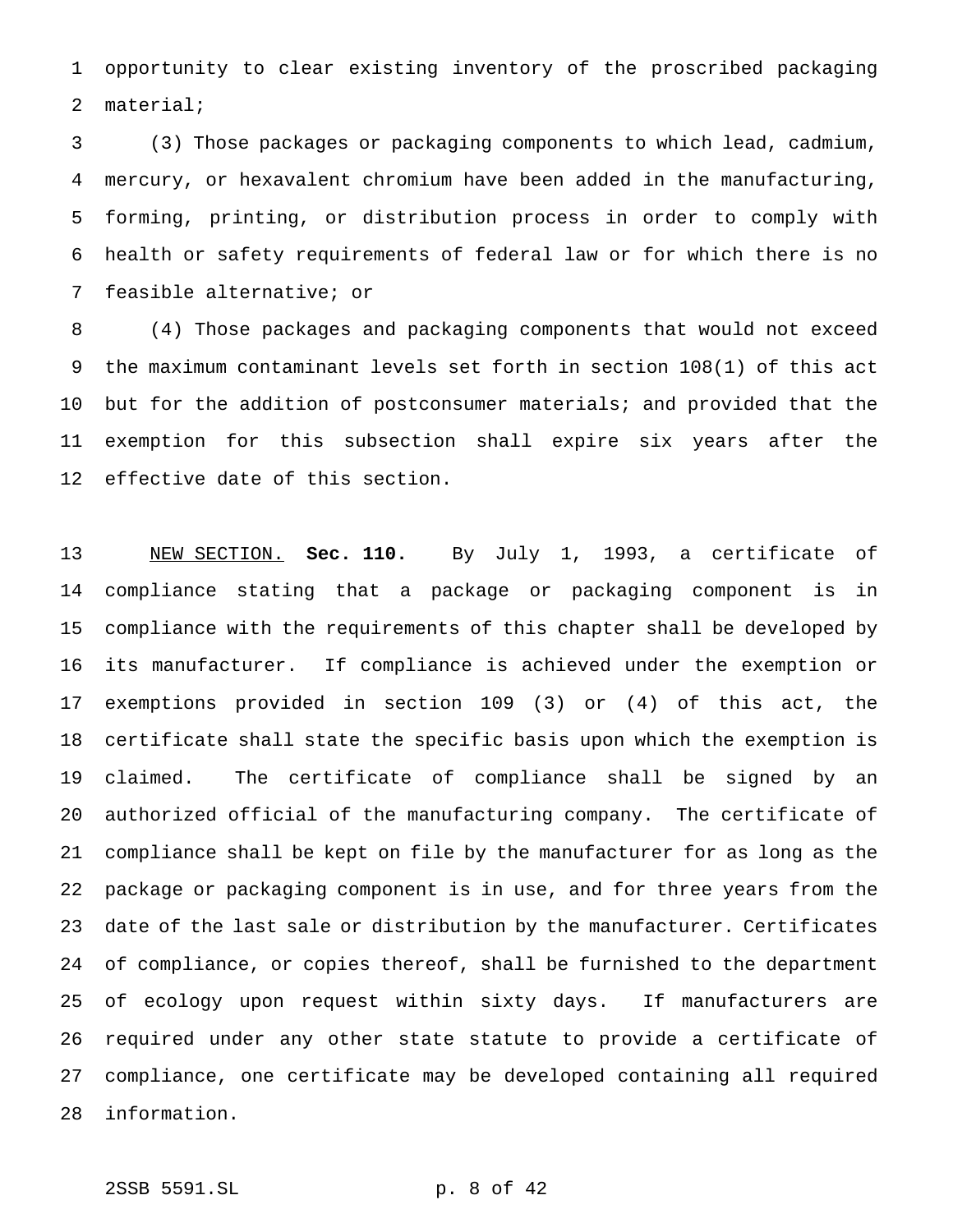If the manufacturer or supplier of the package or packaging component reformulates or creates a new package or packaging component, the manufacturer shall develop an amended or new certificate of compliance for the reformulated or new package or packaging component.

 NEW SECTION. **Sec. 111.** Requests from a member of the public for any certificate of compliance shall be:

(1) Made in writing to the department of ecology;

 (2) Made specific as to package or packaging component information requested; and

(3) Responded to by the department of ecology within ninety days.

 NEW SECTION. **Sec. 112.** The department of ecology may prohibit the sale of any package for which a manufacturer has failed to respond to a request by the department for a certificate of compliance within the allotted period of time pursuant to section 110 of this act.

 NEW SECTION. **Sec. 113.** By July 1, 1993, the solid waste advisory committee created under chapter 70.95 RCW shall report to the appropriate standing committees of the legislature on the need to further reduce toxic metals from packaging. The report shall contain recommendations to add other toxic substances contained in packaging to the list set forth in this chapter, including but not limited to mutagens, carcinogens, and teratogens, in order to further reduce the toxicity of packaging waste, and shall contain a recommendation regarding imposition of penalty for violation of section 108 of this act.

 **Sec. 114.** RCW 70.95C.120 and 1989 c 431 s 54 are each amended to read as follows:

p. 9 of 42 2SSB 5591.SL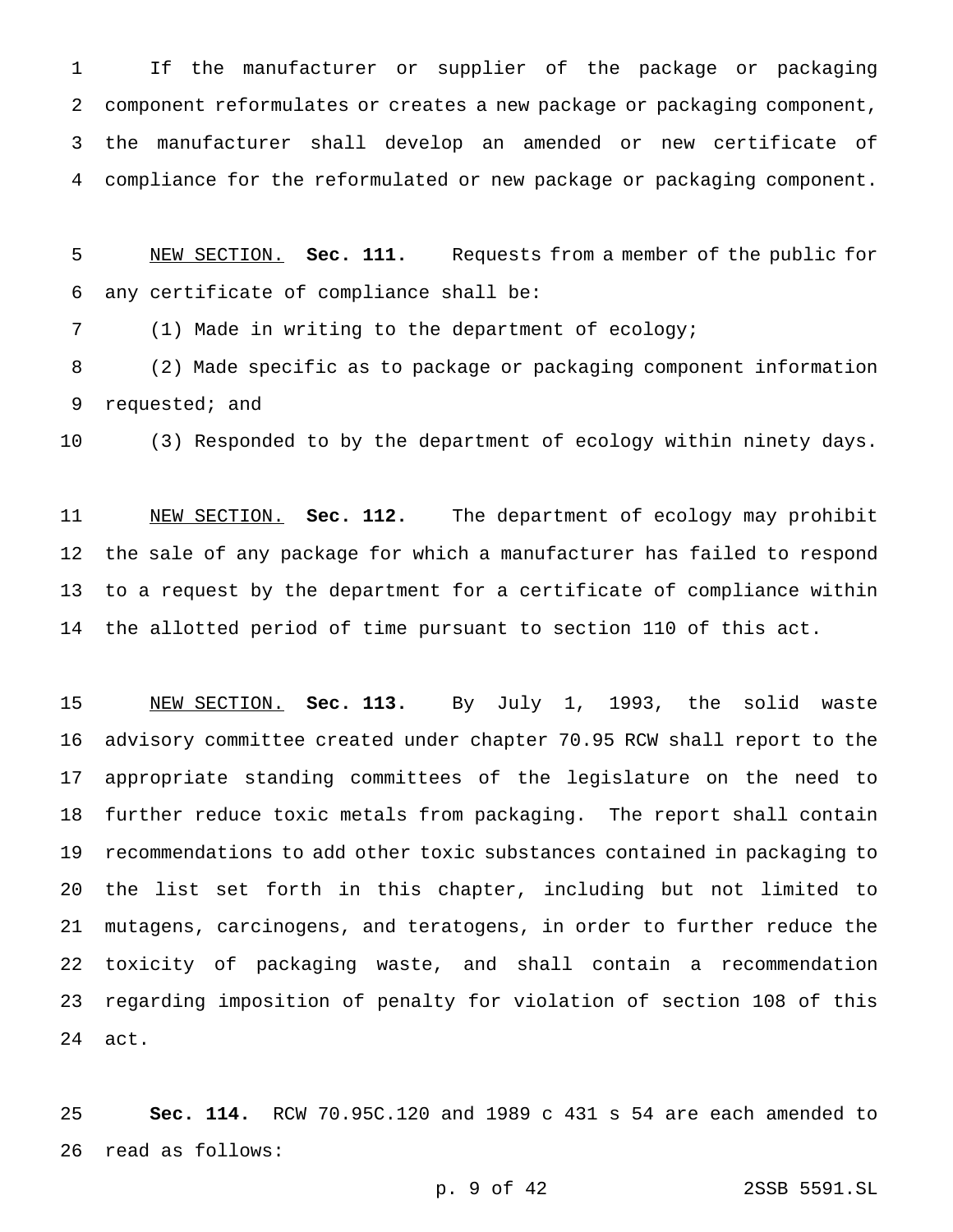The office of waste reduction shall develop, in consultation with the superintendent of public instruction, an awards program to achieve waste reduction and recycling in the public schools, grades kindergarten through high school. The office shall develop guidelines for program development and implementation. Each public school shall implement a waste reduction and recycling program conforming to guidelines developed by the office.

8 For the purpose of granting awards, the office may group schools 9 into not more than three classes, based upon student population, 10 distance to markets for recyclable materials, and other criteria, as 11 deemed appropriate by the office. Except as otherwise provided, five 12 or more awards shall be granted to each of the three classes. Each 13 award shall be a sum of not less than two thousand dollars nor more 14 than five thousand dollars. Awards shall be granted each year to the 15 schools that achieve the greatest levels of waste reduction and 16 recycling. ((<del>Each</del>)) <u>A single</u> award ((<del>shall be of a sum</del>)) <u>of</u> not less 17 than ((ten)) five thousand dollars shall be presented to the school 18 having the best recycling program as measured by the total amount of 19 materials recycled, including materials generated outside of the 20 school. A single award of not less than five thousand dollars shall be 21 presented to the school having the best waste reduction program as 22 determined by the office. ((The office shall also develop 23 recommendations for an awards program for waste reduction in the public 24 schools. The office shall submit these recommendations to the 25 appropriate standing committees in the house of representatives and 26 senate on or before November 30, 1989.)

27 The superintendent of public instruction shall distribute 28 guidelines and other materials developed by the office to implement 29 programs to reduce and recycle waste generated in administrative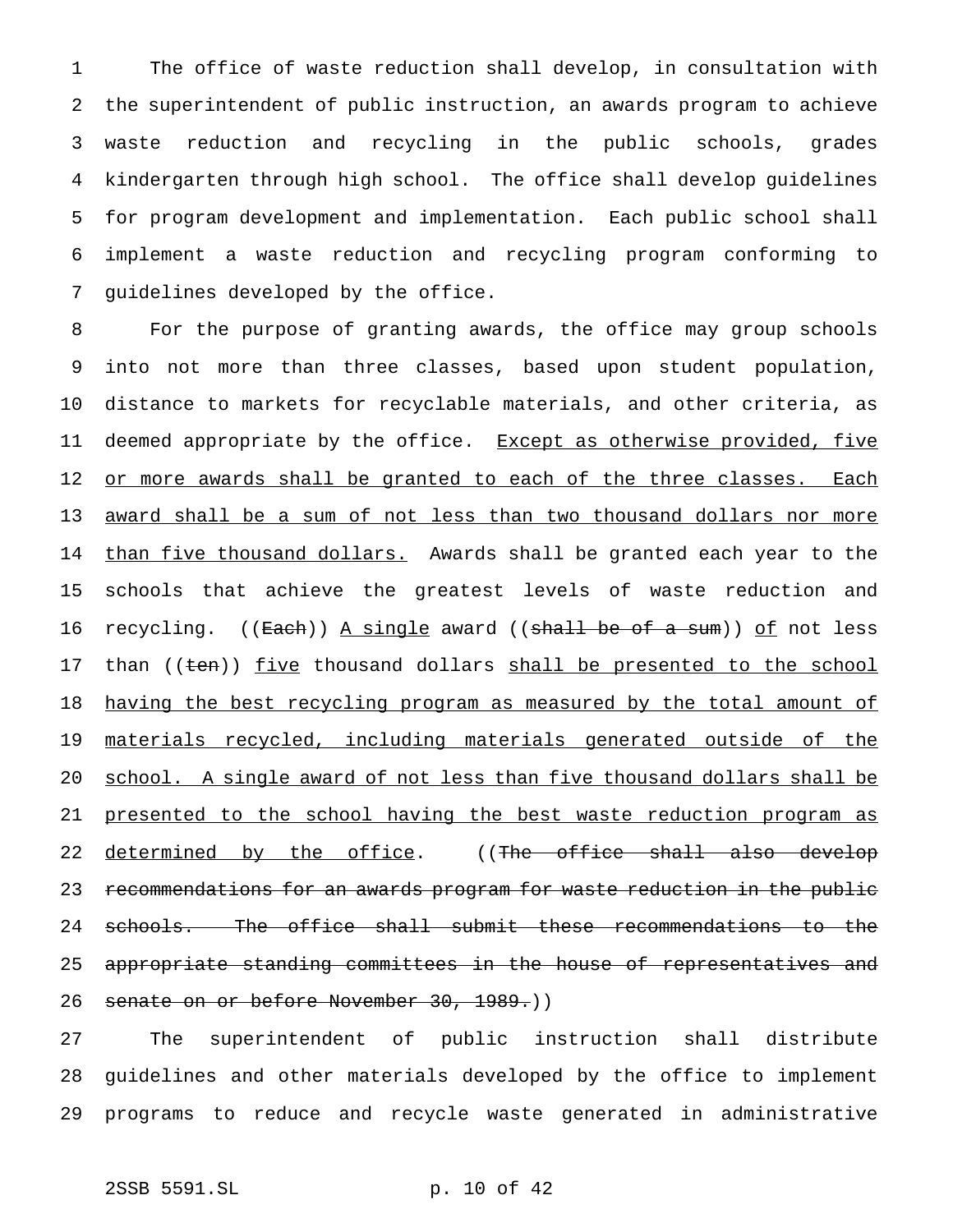offices, classrooms, laboratories, cafeterias, and maintenance operations.

 NEW SECTION. **Sec. 115.** There is established the task force on recycling funding. The task force shall consist of fourteen members as follows: (1) Two members of the house committee on environmental affairs appointed by the chair of that committee with one member from each of the two caucuses; (2) two members of the senate committee on environment and natural resources appointed by the chair of that committee with one member from each of the two caucuses; (3) seven members representing manufacturers, wholesalers, retailers, cities, counties, solid waste collection companies, and an environmental organization appointed jointly by the chairs of the house committee on environmental affairs and the senate committee on environment and 14 natural resources; and (4) three members representing the departments of ecology, trade and economic development, and revenue appointed by their respective directors. The agency representatives shall be nonvoting except for the election of the chair, which shall be made by a simple majority vote of all members.

 The task force shall study long-term funding mechanisms and develop specific funding recommendations for the clean Washington center. The task force shall report its findings and recommended legislation to fund the clean Washington center to the appropriate standing committees of the legislature no later than December 1, 1991. The task force shall also study and make recommendations on long-term funding for integrated systems to reduce, collect, recycle, and dispose of materials.

This section shall expire January 1, 1993.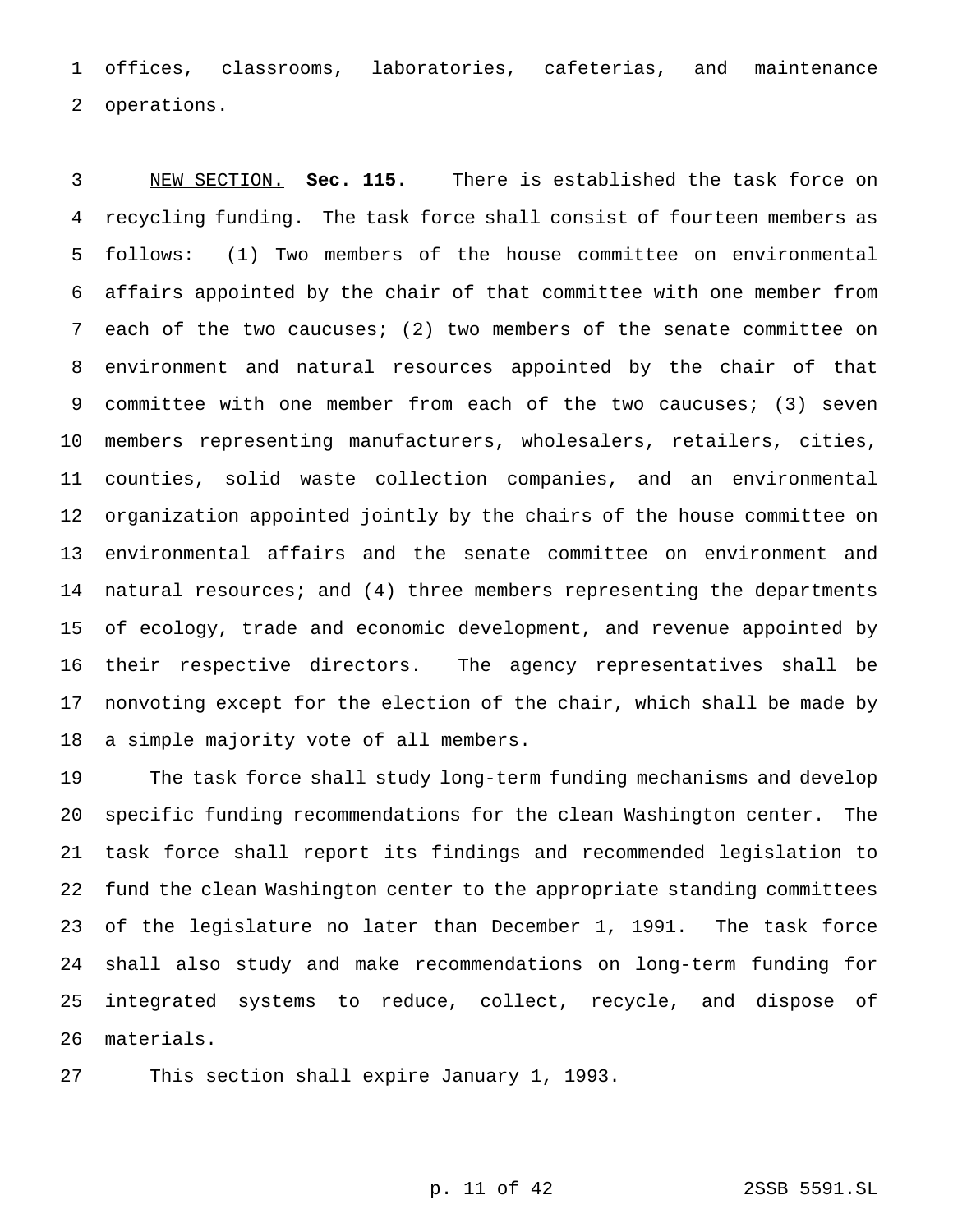NEW SECTION. **Sec. 116.** Sections 103 through 105 of this act and sections 106 through 113 shall each constitute a new chapter in Title 70 RCW.

### "PART II

## CLEAN WASHINGTON CENTER"

NEW SECTION. **Sec. 201.** (1) The legislature finds that:

 (a) Recycling conserves energy and landfill space, provides jobs and valuable feedstock materials to industry, and promotes health and environmental protection;

 (b) Seventy-eight percent of the citizens of the state actively participate in recycling programs and Washington currently has the 12 highest recycling rate in the nation;

 (c) The current supply of many recycled commodities far exceeds the 14 demand for such commodities;

 (d) Many local governments and private entities cumulatively affect, and are affected by, the market for recycled commodities but have limited jurisdiction and cannot adequately address the problems of market development that are complex, wide-ranging, and regional in nature; and

 (e) The private sector has the greatest capacity for creating and expanding markets for recycled commodities, and the development of private markets for recycled commodities is in the public interest.

 (2) It is therefore the policy of the state to create a single entity to be known as the clean Washington center to develop new, and expand existing, markets for recycled commodities.

## 2SSB 5591.SL p. 12 of 42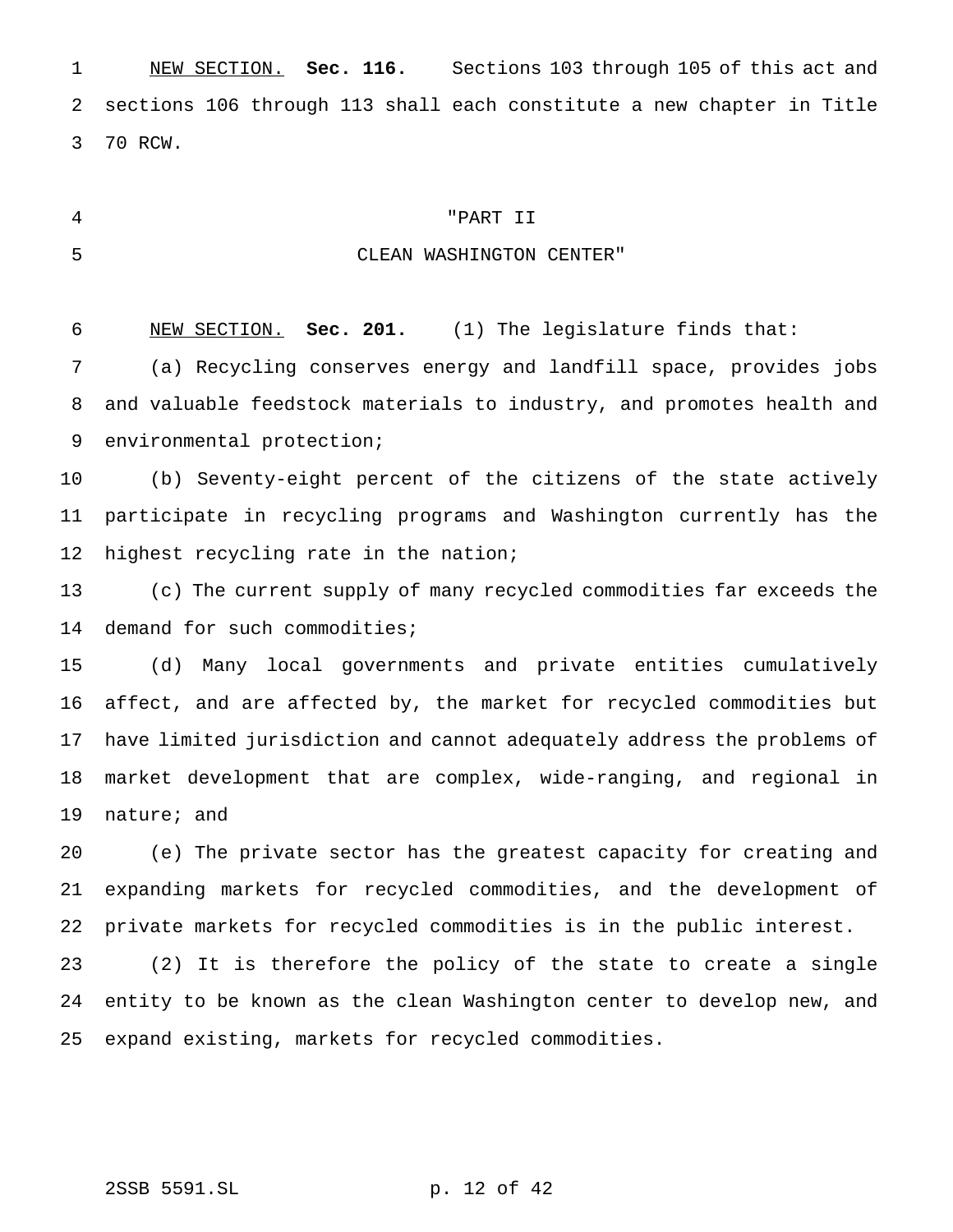NEW SECTION. **Sec. 202.** There is created the clean Washington center within the department of trade and economic development. As used in this chapter, "center" means the clean Washington center.

 NEW SECTION. **Sec. 203.** The purpose of the center is to provide or facilitate business assistance, basic and applied research and development, marketing, public education, and policy analysis in furthering the development of markets for recycled products. As used in this chapter, market development consists of public and private activities that are used to overcome impediments preventing full use of secondary materials diverted from the waste stream, and that encourage and expand use of those materials and subsequent products. In fulfilling this mission the center shall primarily direct its services to businesses that transform or remanufacture waste materials into usable or marketable materials or products for use other than landfill disposal or incineration.

 NEW SECTION. **Sec. 204.** (1) The center's activities shall be conducted with the assistance of a policy board. Except as otherwise provided, policy board members shall be appointed by the directors of the department of trade and economic development and department of ecology as follows:

 (a) Two representatives of the legislature, one appointed by the speaker of the house of representatives and one appointed by the president of the senate;

(b) One member to represent cities;

25 (c) One member to represent counties;

 (d) Five private sector members to represent the end users and marketers of postconsumer recovered materials, including one member to represent recycling businesses;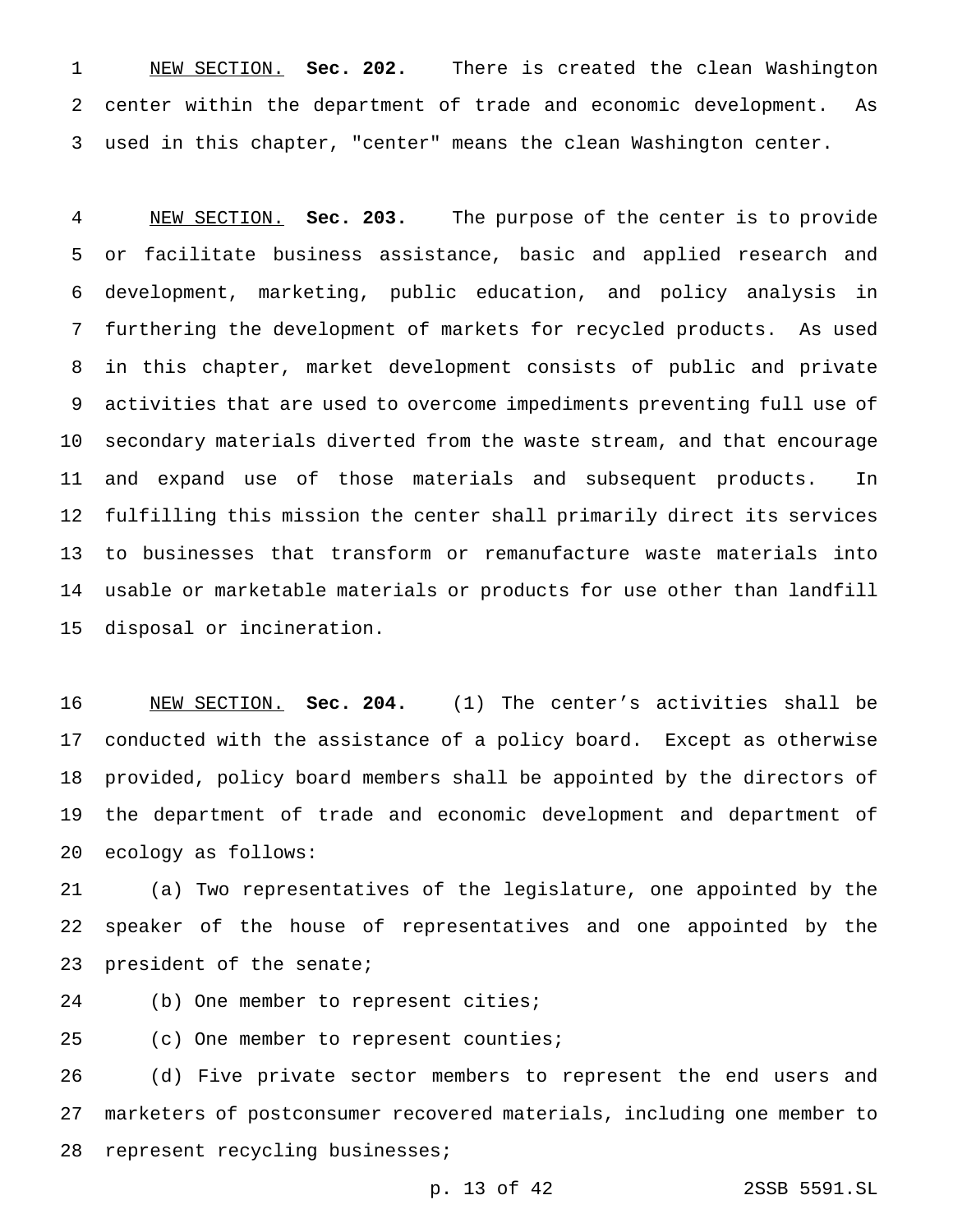(e) The directors of the departments of trade and economic development and ecology shall represent the executive branch as nonvoting members; and

 (f) Nonvoting, temporary appointments to the board can be made by the chair where specific expertise is needed.

 (2) The initial appointments of the five private sector members will be two members with three-year terms and three members with two- year terms. Thereafter, members shall serve two-year renewable terms. Vacancies shall be filled by the chair with majority consent from the members.

 (3) Members of the board, exclusive of those representing the legislative or executive branches, shall be reimbursed for travel expenses as provided in RCW 43.03.050 and 43.03.060.

(4) The board shall meet at least quarterly.

 (5) The chair shall be elected from among the members by a simple majority vote.

 (6) The board may adopt and exercise bylaws for the regulation of its business for the purposes of this chapter.

NEW SECTION. **Sec. 205.** The center shall:

 (1) Provide targeted business assistance to recycling businesses, including:

(a) Development of business plans;

(b) Market research and planning information;

24 (c) Access to financing programs;

(d) Referral and information on market conditions; and

(e) Information on new technology and product development;

 (2) Negotiate voluntary agreements with manufacturers to increase 28 the use of recycled materials in product development;

2SSB 5591.SL p. 14 of 42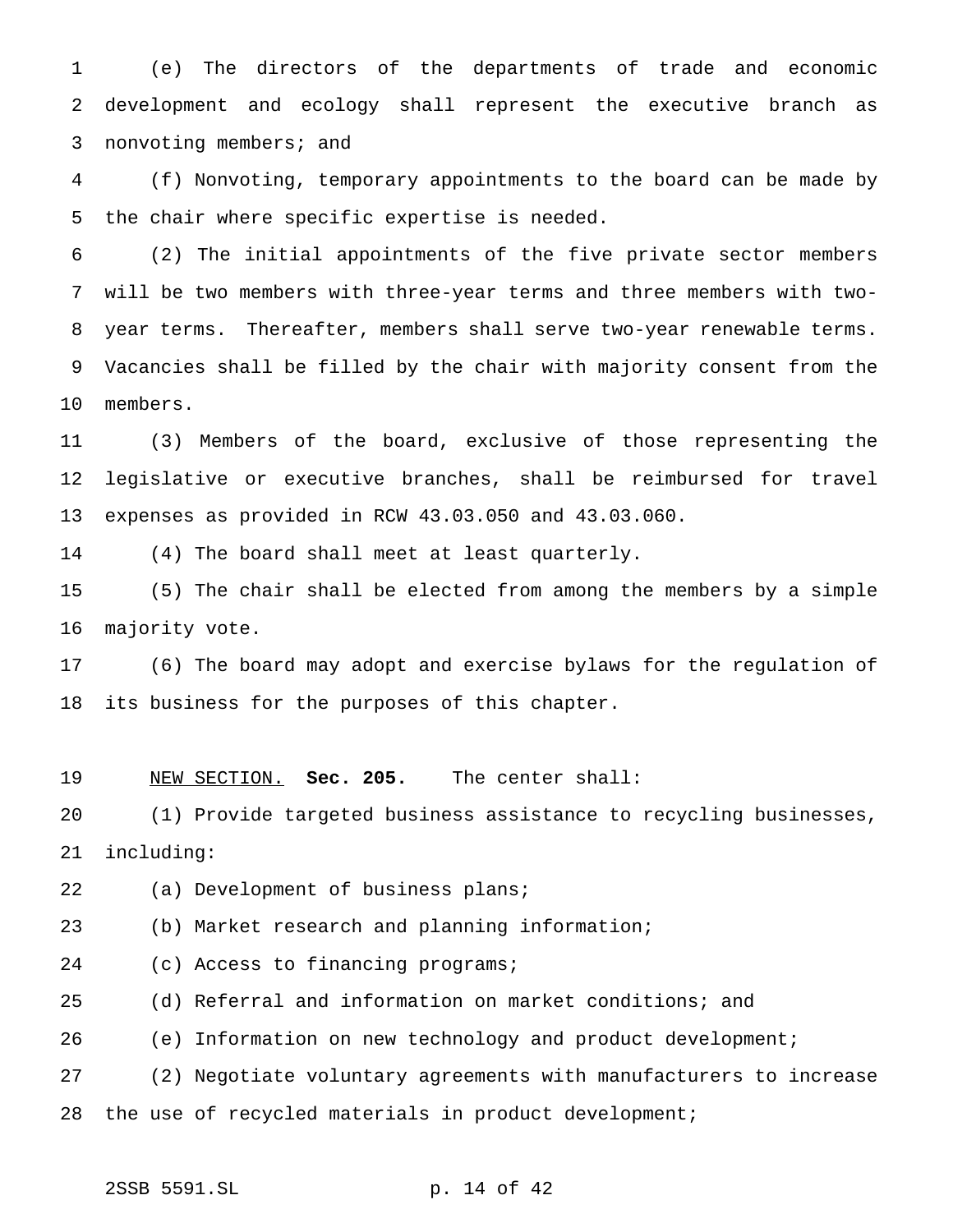(3) Support and provide research and development to stimulate and commercialize new and existing technologies and products using recycled materials;

 (4) Undertake an integrated, comprehensive education effort directed to recycling businesses to promote processing, manufacturing, and purchase of recycled products, including:

 (a) Provide information to recycling businesses on the availability 8 and benefits of using recycled materials;

 (b) Provide information and referral services on recycled material markets;

 (c) Provide information on new research and technologies that may 12 be used by local businesses and governments; and

 (d) Participate in projects to demonstrate new market uses or applications for recycled products;

 (5) Assist the departments of ecology and general administration in the development of consistent definitions and standards on recycled content, product performance, and availability;

 (6) Undertake studies on the unmet capital needs of reprocessing and manufacturing firms using recycled materials;

 (7) Undertake and participating in marketing promotions for the purposes of achieving expanded market penetration for recycled content products;

 (8) Coordinate with the department of ecology to ensure that the education programs of both are mutually reinforcing, with the center acting as the lead entity with respect to recycling businesses, and the department as the lead entity with respect to the general public and retailers;

 (9) Develop an annual work plan. The plan shall describe actions and recommendations for developing markets for commodities comprising a significant percentage of the waste stream and having potential for

p. 15 of 42 2SSB 5591.SL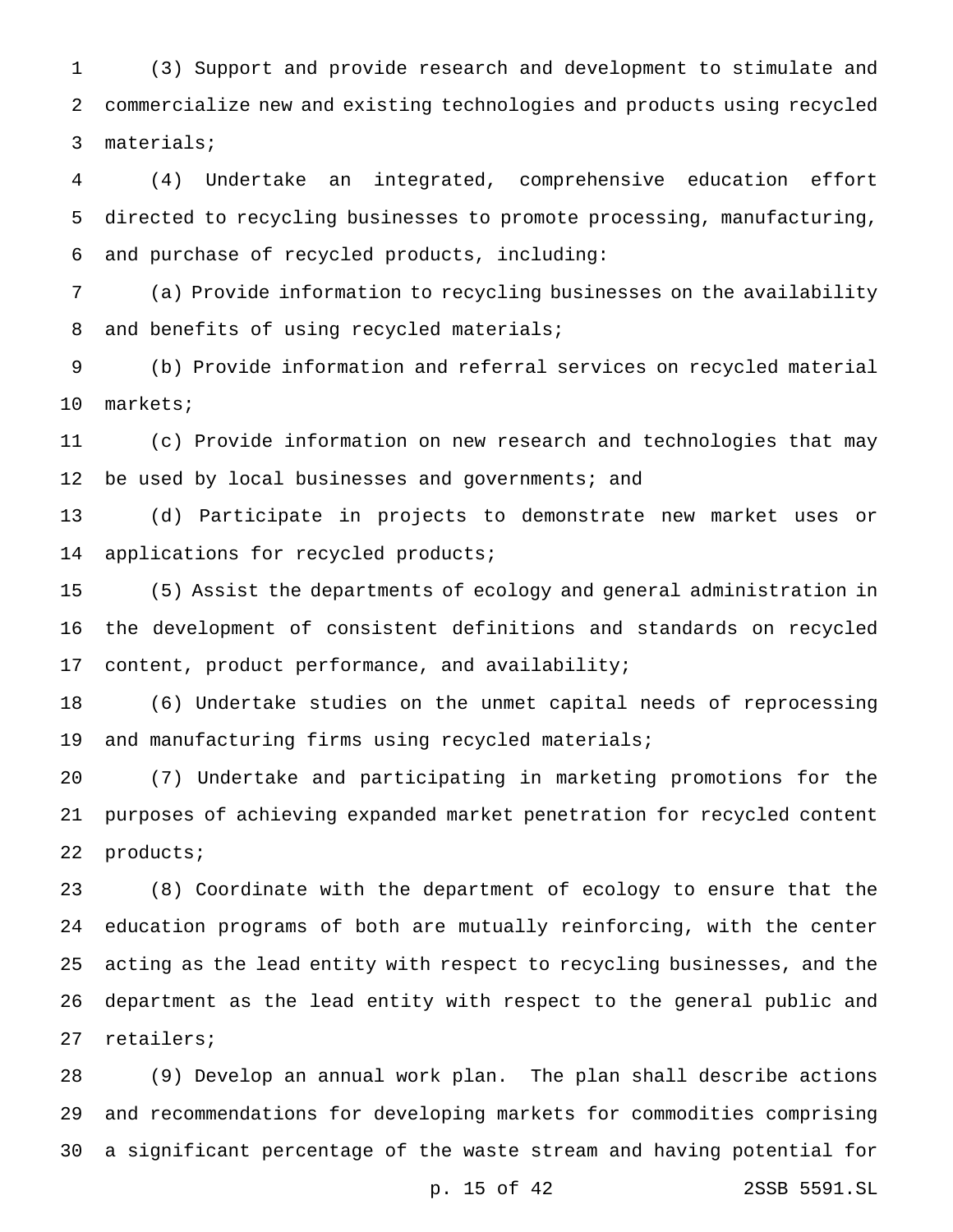use as an industrial or commercial feedstock. The initial plan shall address, but not be limited to, mixed waste paper, waste tires, yard 3 and food waste, and plastics; and

 (10) Represent the state in regional and national market development issues.

 NEW SECTION. **Sec. 206.** In order to carry out its responsibilities under this chapter, the center may:

 (1) Receive such gifts, grants, funds, fees, and endowments, in trust or otherwise, for the use and benefit of the purposes of the center. The center may expend the same or any income therefrom according to the terms of the gifts, grants, or endowments;

 (2) Initiate, conduct, or contract for studies and searches relating to market development for recyclable materials, including but not limited to applied research, technology transfer, and pilot demonstration projects;

 (3) Obtain and disseminate information relating to market development for recyclable materials from other state and local agencies;

 (4) Enter into, amend, and terminate contracts with individuals, corporations, trade associations, and research institutions for the purposes of this chapter;

 (5) Provide grants to local governments or other public institutions to further the development of recycling markets;

 (6) Provide business and marketing assistance to public and private sector entities within the state; and

 (7) Evaluate, analyze, and make recommendations on state policies that may affect markets for recyclable materials.

## 2SSB 5591.SL p. 16 of 42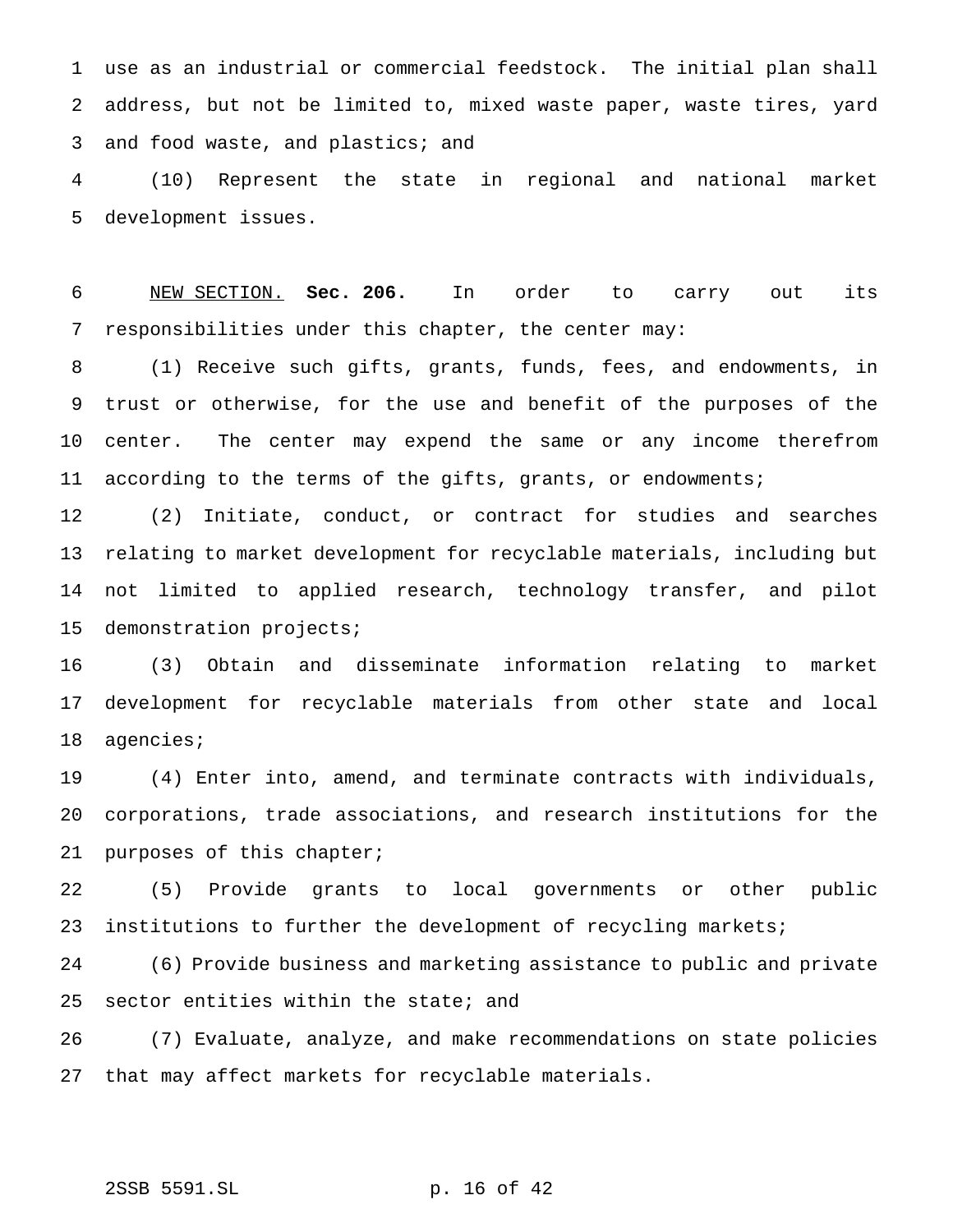NEW SECTION. **Sec. 207.** The center shall solicit financial contributions and support from manufacturing industries and other private sector sources, foundations, and grants from governmental sources to assist in conducting its activities. It may also use separately appropriated funds of the department of trade and economic development for the center's activities.

8 \*NEW SECTION. Sec. 208. The center may appoint advisory committees to assist in the development or implementation of the work plan.

**\*Sec. 208 was vetoed, see message at end of chapter.**

 NEW SECTION. **Sec. 209.** The center shall terminate on June 30, 1997.

 **Sec. 210.** RCW 43.31.545 and 1989 c 431 s 64 are each amended to read as follows:

 $((+1))$  The department is the lead state agency to assist in establishing and improving markets for recyclable materials generated 18 in the state. ((This priority on creating and expanding a recyclables 19 market should be fully integrated into the current targeted sector marketing programs of the department. In carrying out these marketing 21 responsibilities, the department shall work closely with the office of 22 waste reduction in the department of ecology.

 (2) The department of trade and economic development, with the 24 assistance of the department of ecology and the committee for recycling 25 markets created by RCW 43.31.552, shall develop programs to accomplish 26 the following:

27 (a) Develop new markets inside and outside this state for recycled 28 materials;

p. 17 of 42 2SSB 5591.SL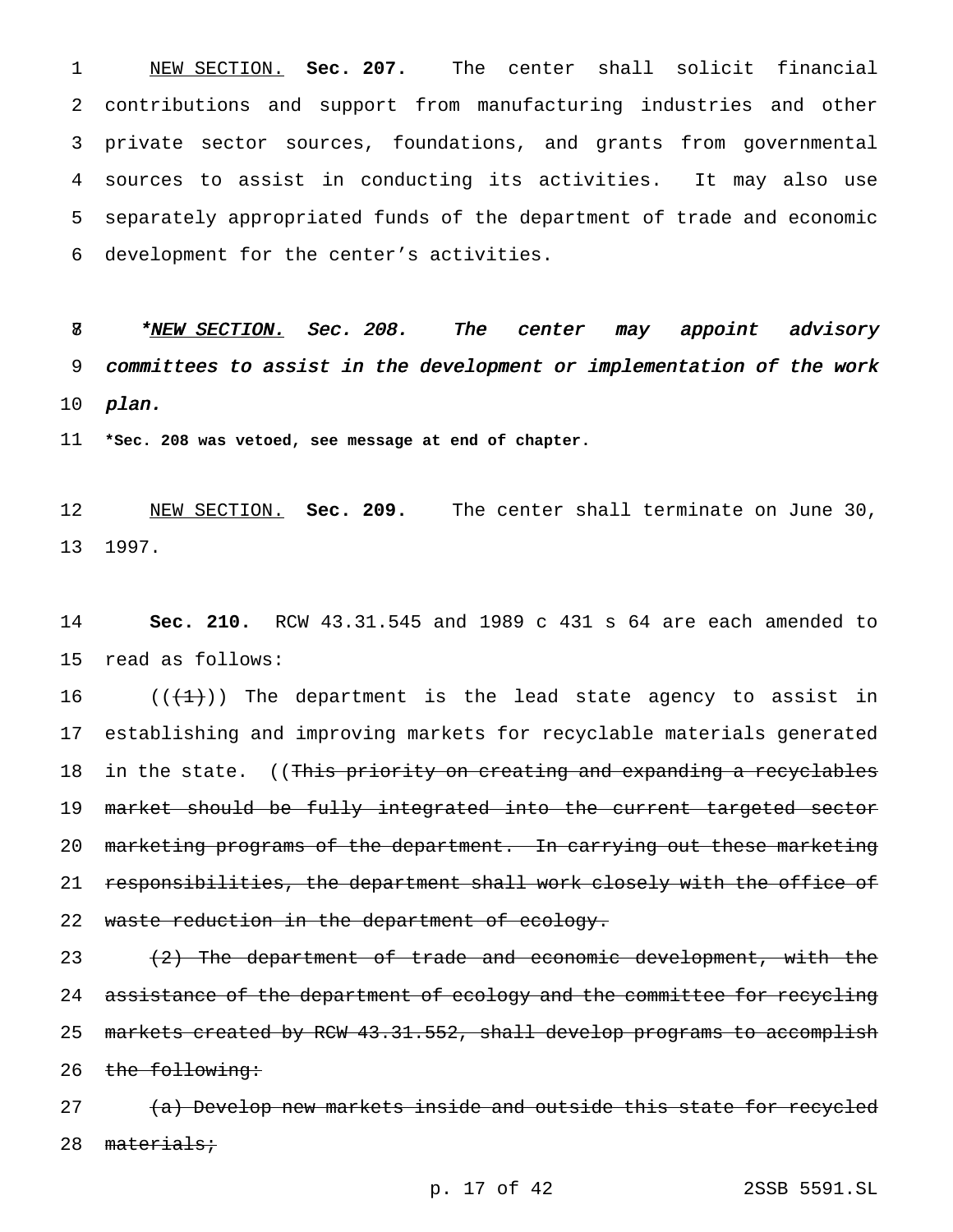(b) Attract new businesses to this state whose purpose is to use

2 recycled materials;

3 (c) Educate businesses and consumers about the high quality of Washington recycled materials;

 (d) Promote business and consumer use of products made from recycled materials;

 (e) Provide technical market assistance to businesses and local 8 governments;

9 (f) Cooperate with and secure the cooperation of any department, agency, commission, or instrumentality in state or local government 11 affected by or concerned with market development; and 12 (g) Create and maintain a list of recyclers, collectors, and other persons or entities interested in the development of markets for

 recycling and solicit the opinions of those persons with respect to market development.))

 NEW SECTION. **Sec. 211.** Section headings as used in this chapter do not constitute any part of the law.

 NEW SECTION. **Sec. 212.** A new section is added to chapter 70.93 RCW to read as follows:

 There is created an account within the state treasury to be known as the clean Washington account. Moneys deposited in the clean Washington account shall be subject to appropriation and shall be used for the administration and implementation of the clean Washington center established under section 204 of this act.

 NEW SECTION. **Sec. 213.** The following acts or parts of acts are each repealed:

(1) RCW 43.31.552 and 1989 c 431 s 100;

2SSB 5591.SL p. 18 of 42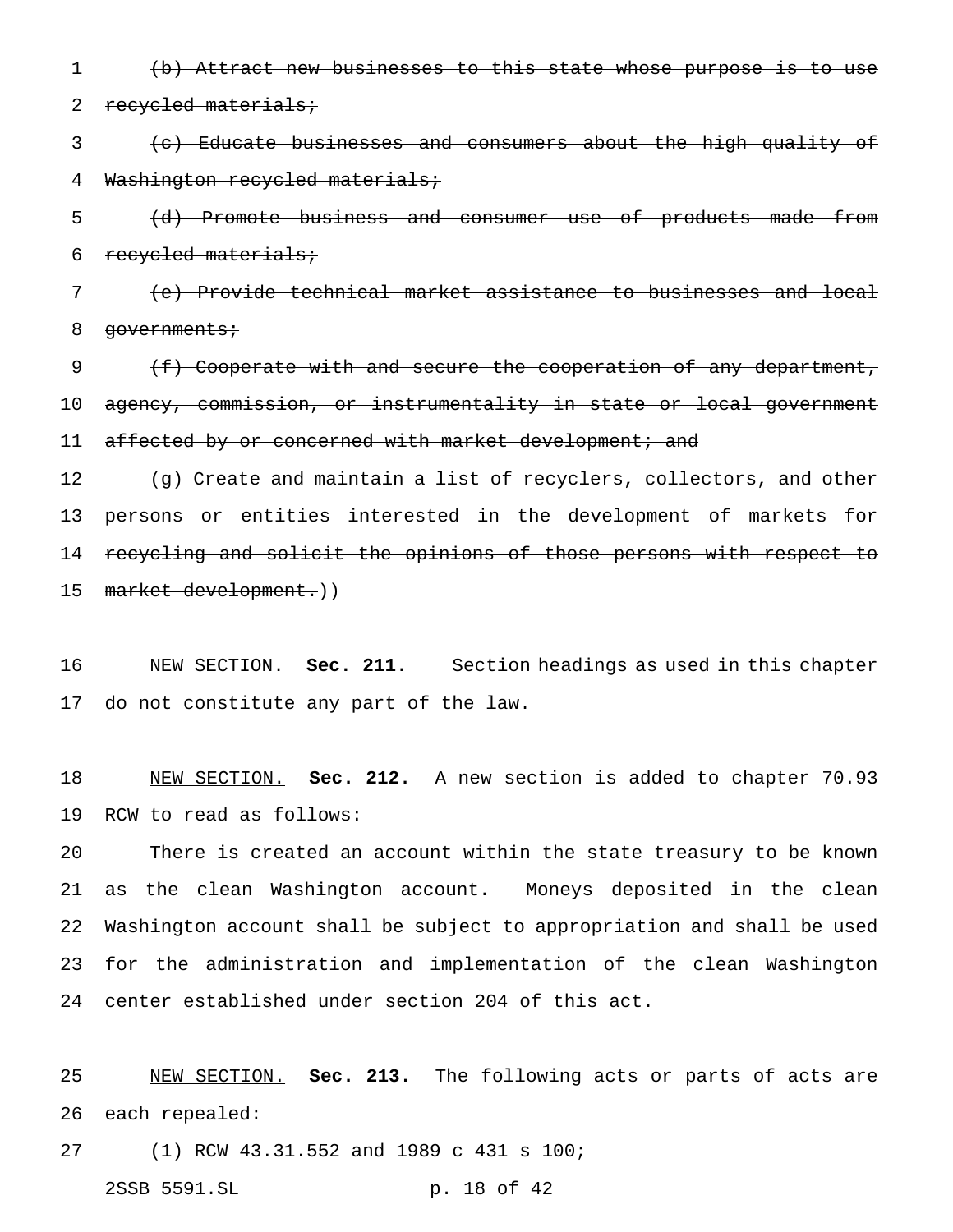(2) RCW 43.31.554 and 1989 c 431 s 101; and

(3) RCW 43.31.556 and 1990 c 127s1& 1989 c 431 s 102.

 NEW SECTION. **Sec. 214.** Sections 201 through 208 of this act shall constitute a new chapter in Title 70 RCW.

# "PART III

USED OIL RECYCLING"

 NEW SECTION. **Sec. 301.** INTENT. (1) The legislature finds that:

 (a) Millions of gallons of used oil are generated each year in this state, and used oil is a valuable petroleum resource that can be recycled;

 (b) The improper collection, transportation, recycling, use, or disposal of used oil contributes to the pollution of air, water, and land, and endangers public health and welfare;

 (c) The private sector is a vital resource in the collection and recycling of used oil and should be involved in its collection and recycling whenever practicable.

 (2) In light of the harmful consequences of improper disposal and use of used oil, and its value as a resource, the legislature declares that the collection, recycling, and reuse of used oil is in the public interest.

 (3) The department, when appropriate, should promote the rerefining of used oil in its grants, public education, regulatory, and other programs.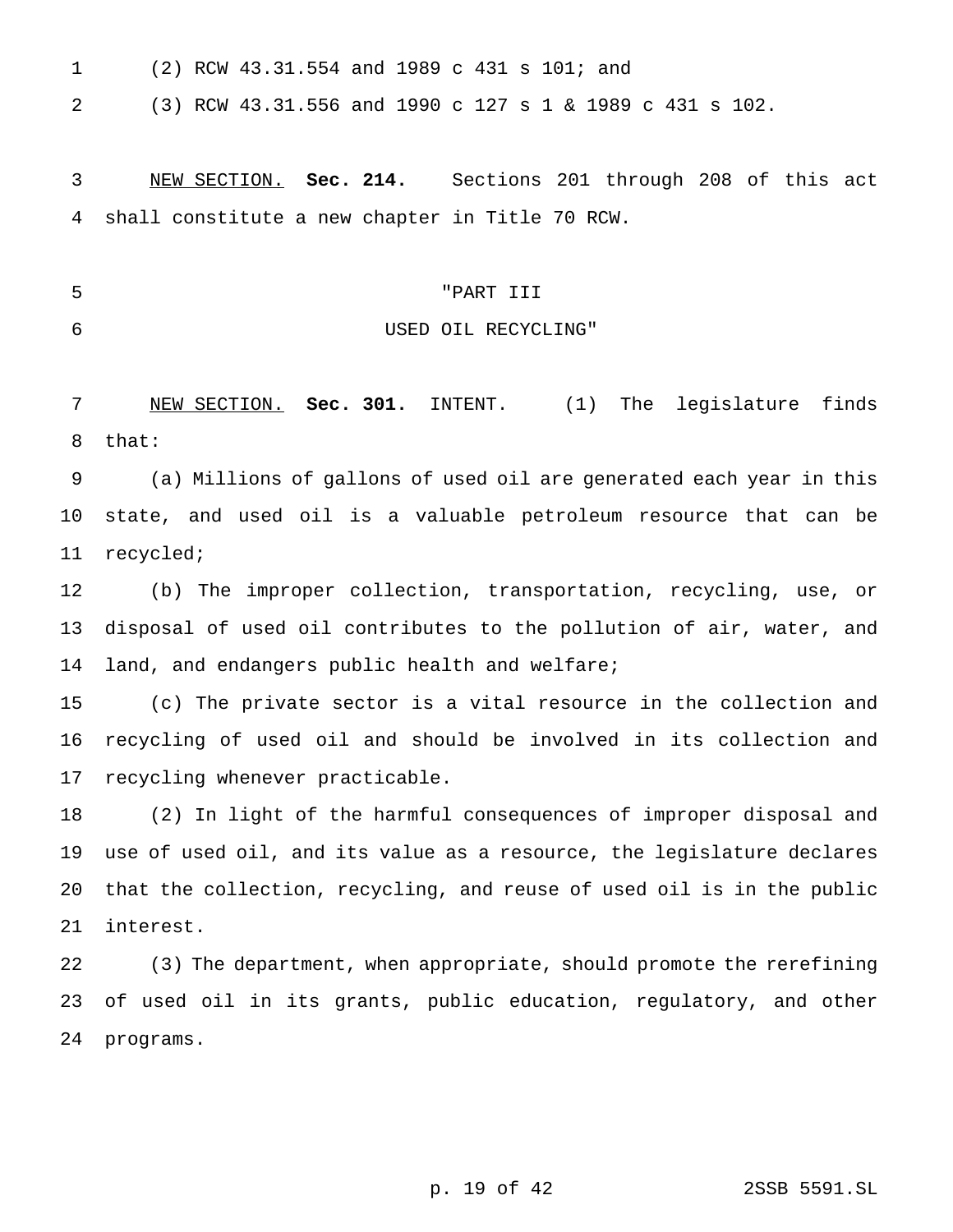NEW SECTION. **Sec. 302.** DEFINITIONS. Unless the context clearly requires otherwise, the definitions in this section apply throughout this chapter.

 (1) "Rerefining used oil" means the reclaiming of base lube stock from used oil for use again in the production of lube stock. Rerefining used oil does not mean combustion or landfilling.

 (2) "Used oil" means (a) lubricating fluids that have been removed from an engine crankcase, transmission, gearbox, hydraulic device, or differential of an automobile, bus, truck, vessel, plane, heavy equipment, or machinery powered by an internal combustion engine; (b) any oil that has been refined from crude oil, used, and as a result of use, has been contaminated with physical or chemical impurities; and (c) any oil that has been refined from crude oil and, as a consequence of extended storage, spillage, or contamination, is no longer useful to the original purchaser. "Used oil" does not include used oil to which hazardous wastes have been added.

 (3) "Public used oil collection site" means a site where a used oil collection tank has been placed for the purpose of collecting household generated used oil. "Public used oil collection site" also means a vehicle designed or operated to collect used oil from the public.

 (4) "Lubricating oil" means any oil designed for use in, or maintenance of, a vehicle, including, but not limited to, motor oil, gear oil, and hydraulic oil. "Lubricating oil" does not mean petroleum hydrocarbons with a flash point below one hundred degrees Centigrade. (5) "Vehicle" includes every device physically capable of being moved upon a public or private highway, road, street, watercourse, or trail, and in, upon, or by which any person or property is or may be transported or drawn upon a public or private highway, road, street, watercourse, or trail, except devices moved by human or animal power.

(6) "Department" means the department of ecology.

2SSB 5591.SL p. 20 of 42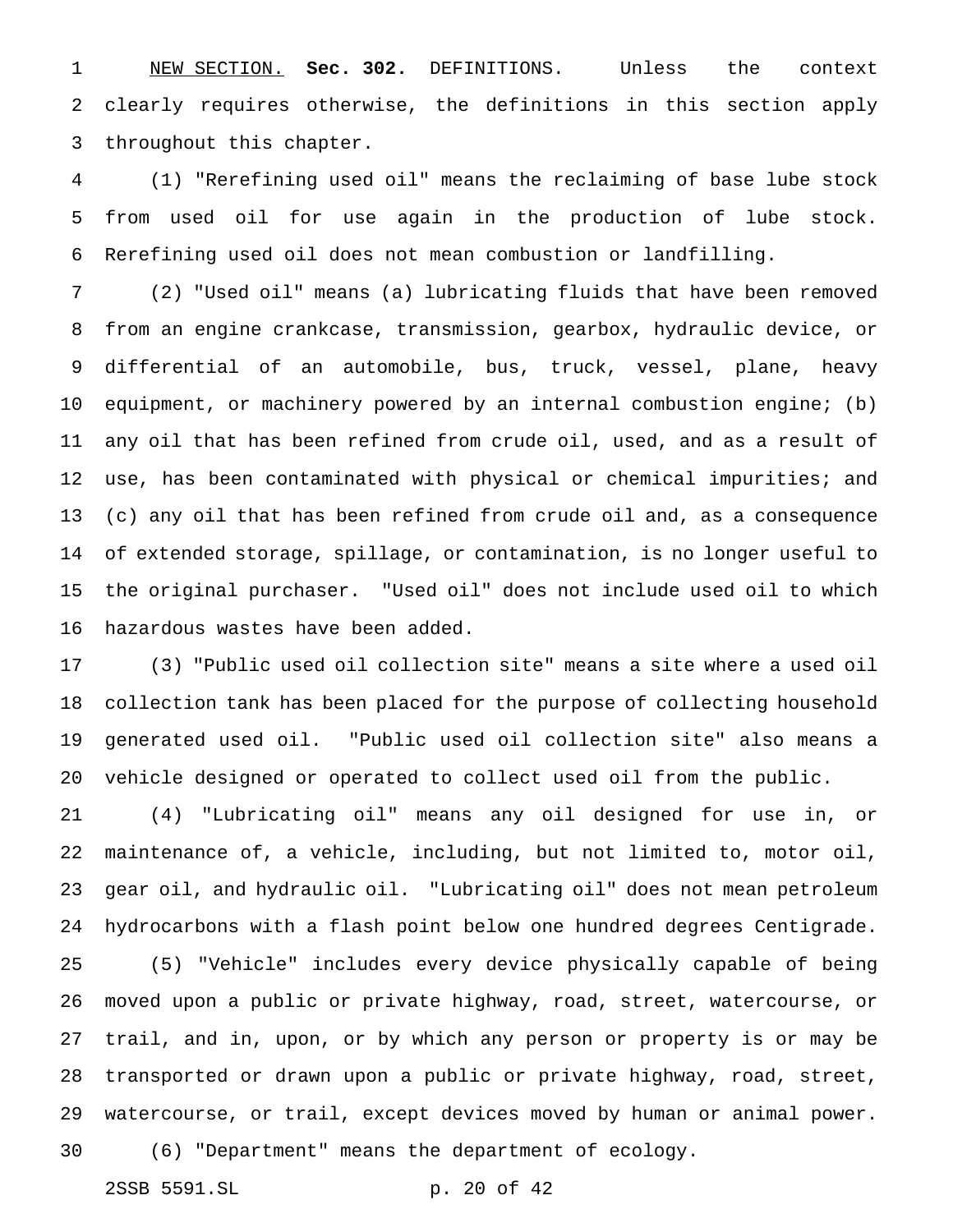(7) "Local government" means a city or county developing a local hazardous waste plan under RCW 70.105.220.

 NEW SECTION. **Sec. 303.** PUBLIC USED OIL COLLECTION. (1) Each local government and its local hazardous waste plan under RCW 70.105.220 is required to include a used oil recycling element. This element shall include:

 (a) A plan to reach the local goals for household used oil recycling established by the local government and the department under section 304 of this act. The plan shall, to the maximum extent possible, incorporate voluntary agreements with the private sector and state agencies to provide sites for the collection of used oil. Where provided, the plan shall also incorporate residential collection of used oil;

 (b) A plan for enforcing the sign and container ordinances required by section 305 of this act;

(c) A plan for public education on used oil recycling; and

 (d) An estimate of funding needed to implement the requirements of this chapter. This estimate shall include a budget reserve for disposal of contaminated oil detected at any public used oil collection site administered by the local government.

 (2) By July 1, 1993, each local government or combination of contiguous local governments shall submit its used oil recycling element to the department. The department shall approve or disapprove the used oil recycling element by January 1, 1994, or within ninety days of submission, whichever is later. The department shall approve or disapprove the used oil recycling element if it determines that the element is consistent with this chapter and the guidelines developed by the department under section 304 of this act.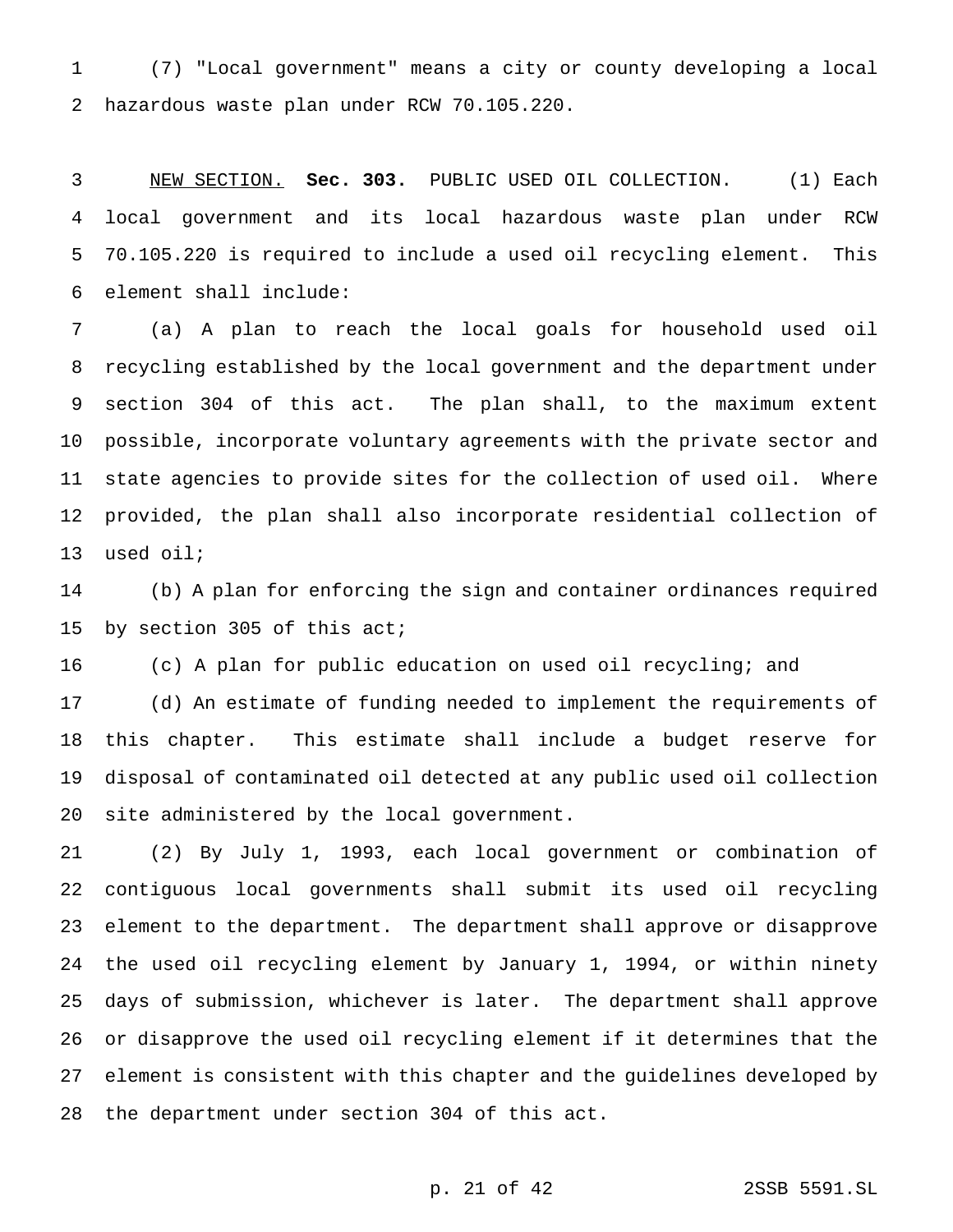(3) Each local government, or combination of contiguous local governments, shall submit an annual statement to the department describing the number of used oil collection sites and the quantity of household used oil recycled for the jurisdiction during the previous calendar year. The first statement shall be due April 1, 1994. Subsequent statements shall be due April 1st of each year.

 Nothing in this section shall be construed to require a city or county to construct or operate a public used oil collection site.

 NEW SECTION. **Sec. 304.** RECYCLING GOALS. (1) By July 1, 1992, the department shall, in consultation with local governments, prepare guidelines for the used oil recycling elements required by section 303 of this act. The guidelines shall:

 (a) Require development of local collection and rerefining goals for household used oil for each entity preparing a used oil recycling element under section 303 of this act;

 (b) Require local government to recommend the number of used oil collection sites needed to meet the local goals. The department shall establish criteria regarding minimum levels of used oil collection sites;

 (c) Require local government to identify locations suitable as public used oil collection sites as described under section 303(1)(a) of this act.

 (2) The department may waive all or part of the specific requirements of section 303 of this act if a local government demonstrates to the satisfaction of the department that the objectives of this chapter have been met.

 (3) The department may prepare and implement a used oil recycling plan for any local government failing to complete the used oil recycling element of the plan.

2SSB 5591.SL p. 22 of 42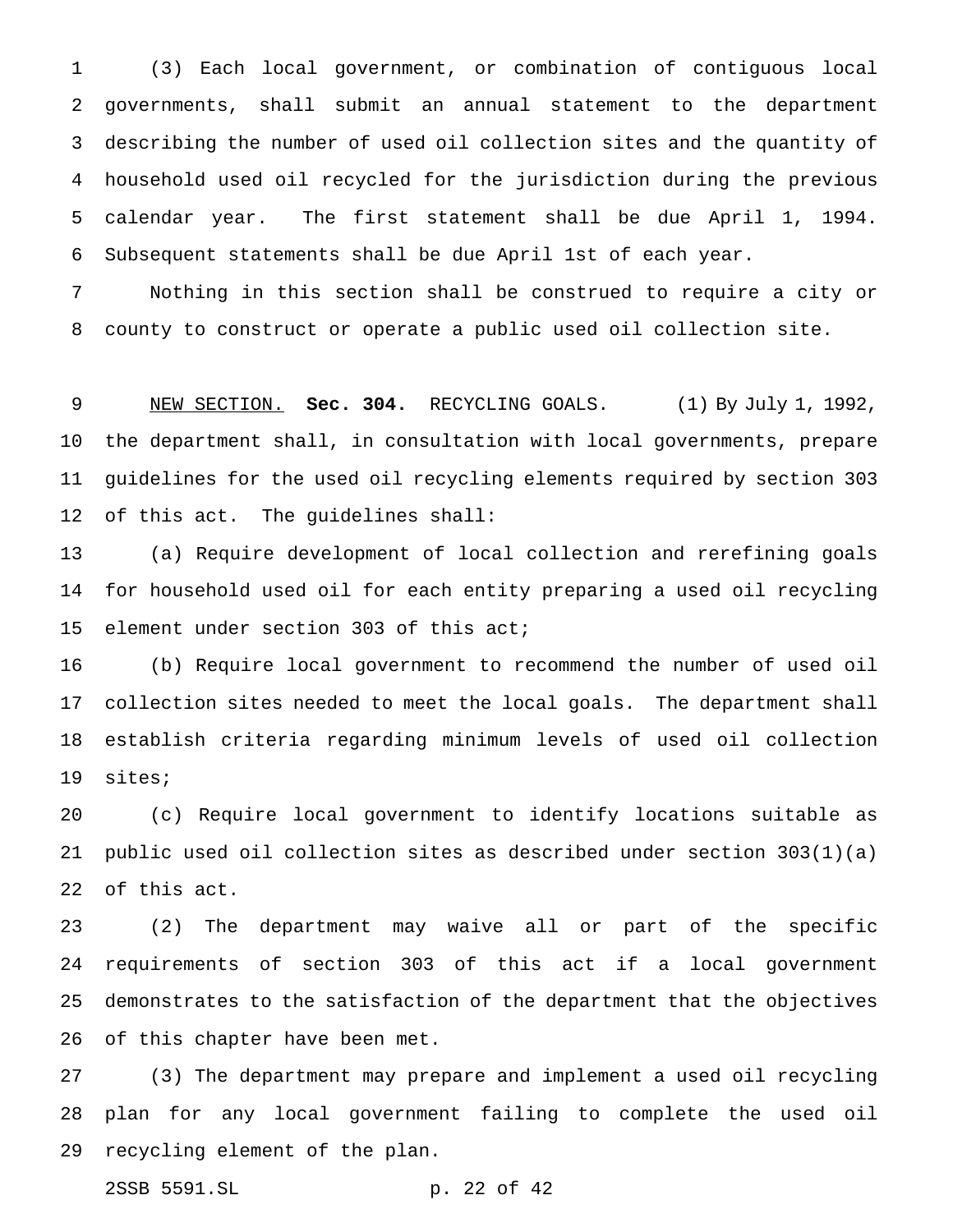(4) The department shall develop state-wide collection and rerefining goals for household used oil for each calendar year beginning with calendar year 1994. Goals shall be based on the estimated state-wide collection and rerefining rate for calendar year 1993, and shall increase each year until calendar year 1996, when the rate shall be eighty percent.

 (5) By July 1, 1993, the department shall prepare guidelines establishing state-wide equipment and operating standards for public used oil collection sites. Standards shall:

 (a) Allow the use of used oil collection igloos and other types of portable used oil collection tanks;

 (b) Prohibit the disposal of nonhousehold-generated used oil; (c) Limit the amount of used oil deposited to five gallons per household per day;

 (d) Ensure adequate protection against leaks and spills; and (e) Include other requirements deemed appropriate by the department.

 NEW SECTION. **Sec. 305.** SIGNS AND CONTAINERS. (1) A person annually selling one thousand or more gallons of lubricating oil to ultimate consumers for use or installation off the premises, or five hundred or more vehicle oil filters to ultimate consumers for use or installation off the premises within a city or county having an approved used oil recycling element, shall:

 (a) Post and maintain at or near the point of sale, durable and legible signs informing the public of the importance of used oil recycling and how and where used oil may be properly recycled; and

 (b) Provide for sale at or near the display location of the lubricating oil or vehicle oil filters, household used oil recycling containers. The department shall design and print the signs required by

p. 23 of 42 2SSB 5591.SL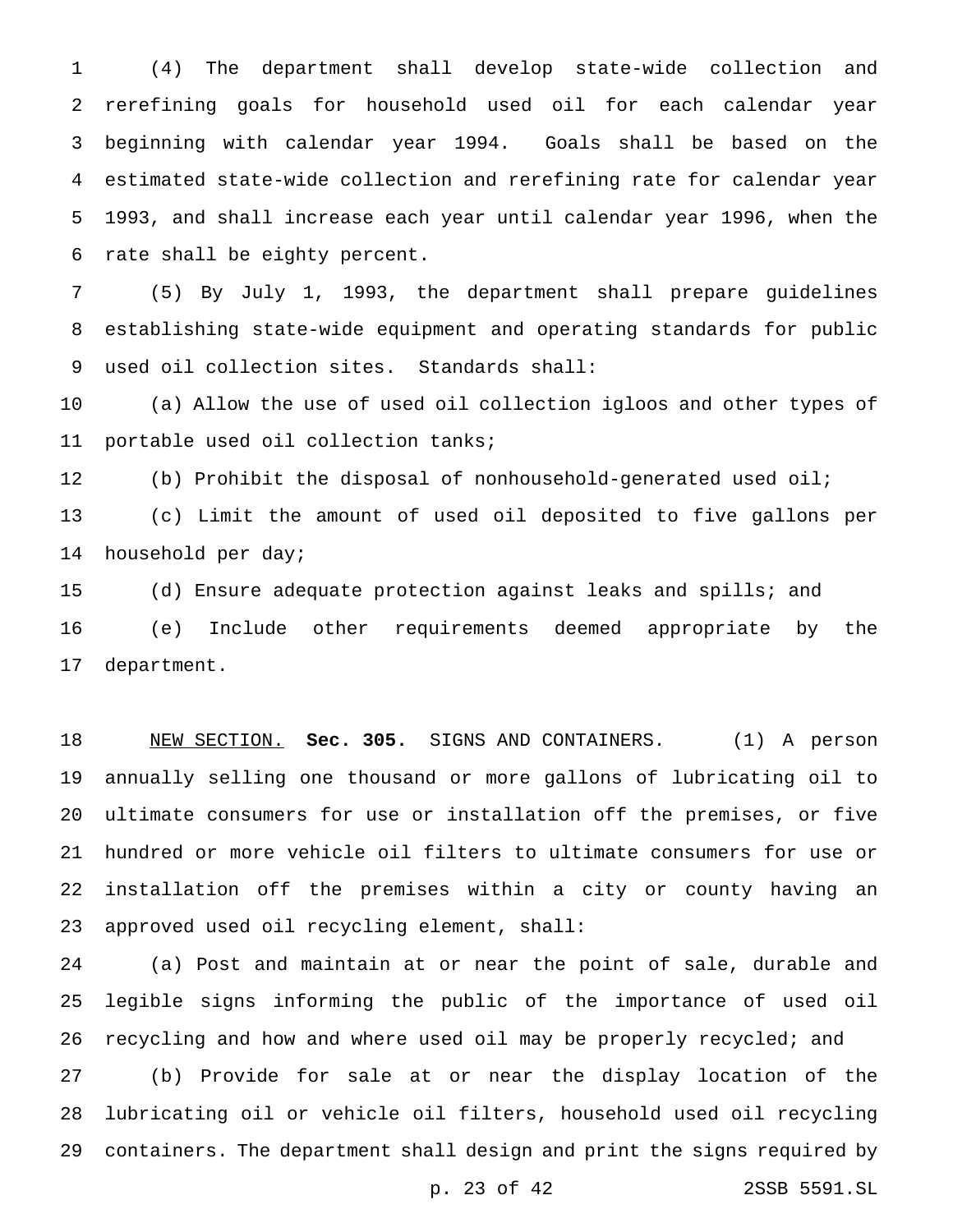this section, and shall make them available to local governments and retail outlets.

 (2) A person, who, after notice, violates this section is guilty of a misdemeanor and on conviction is subject to a fine not to exceed one thousand dollars.

 (3) The department is responsible for notifying retailers subject to this section.

 (4) A city or county may adopt household used oil recycling container standards in order to ensure compatibility with local recycling programs.

 (5) Each local government preparing a used oil recycling element of a local hazardous waste plan pursuant to section 303 of this act shall adopt ordinances within its jurisdiction to enforce subsections (1) and (4) of this section.

 NEW SECTION. **Sec. 306.** STATE-WIDE EDUCATION. The department shall conduct a public education program to inform the public of the needs for and benefits of collecting and recycling used oil in order to conserve resources and protect the environment. As part of this program, the department shall:

 (1) Establish and maintain a state-wide list of public used oil collection sites, and a list of all persons coordinating local government used oil programs;

 (2) Establish a state-wide media campaign describing used oil recycling;

 (3) Assist local governments in providing public education and awareness programs concerning used oil by providing technical 27 assistance and education materials; and

# 2SSB 5591.SL p. 24 of 42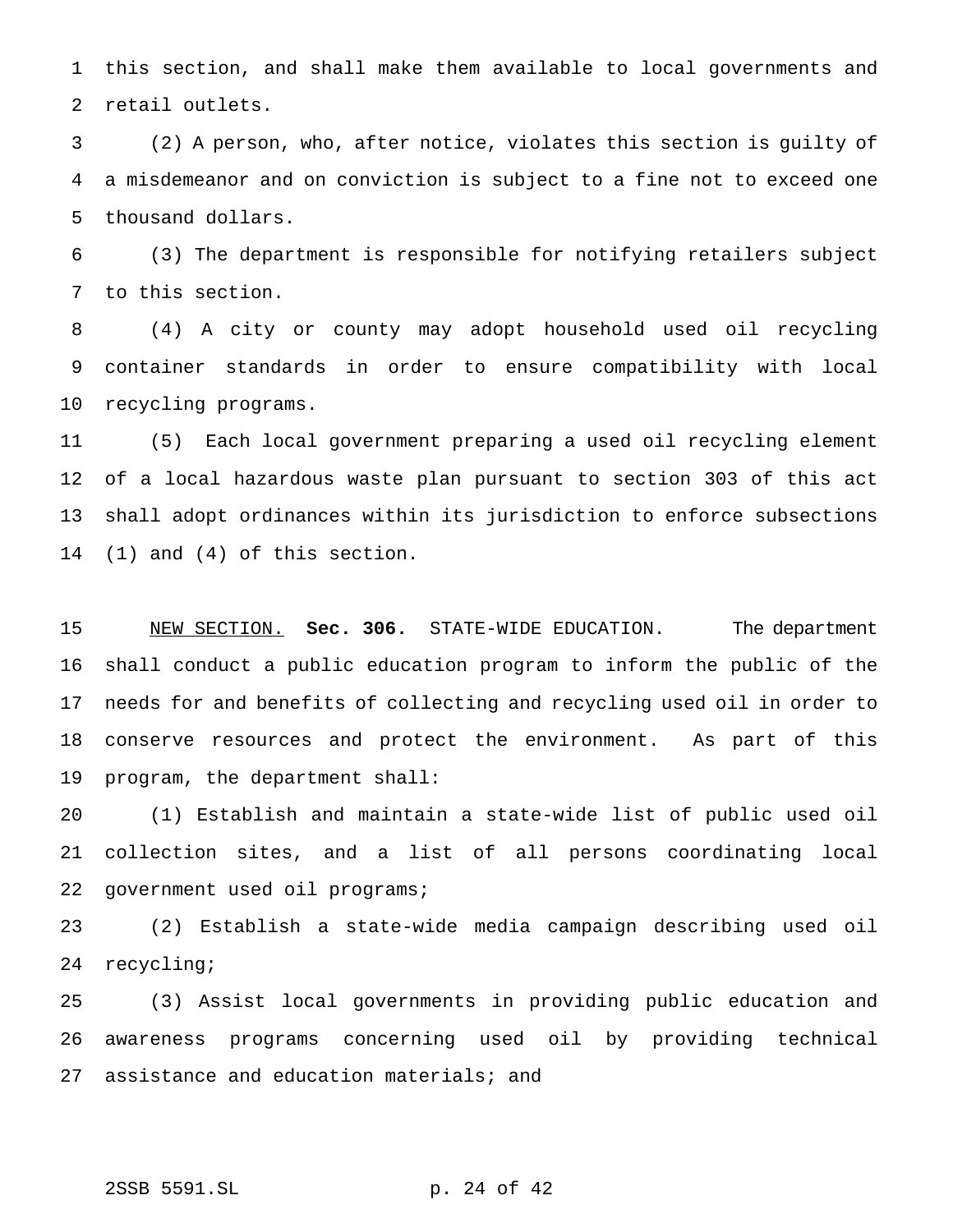(4) Encourage the establishment of voluntary used oil collection and recycling programs, including public-private partnerships, and provide technical assistance to persons organizing such programs.

 NEW SECTION. **Sec. 307.** DISPOSAL OF USED OIL. (1) Effective January 1, 1992, the use of used oil for dust suppression or weed abatement is prohibited.

 (2) Effective July 1, 1992, no person may sell or distribute absorbent-based kits, intended for home use, as a means for collecting, recycling, or disposing of used oil.

 (3) Effective January 1, 1994, no person may knowingly dispose of used oil except by delivery to a person collecting used oil for recycling, treatment, or disposal, subject to the provisions of this chapter and chapter 70.105 RCW.

 (4) Effective January 1, 1994, no owner or operator of a solid waste landfill may knowingly accept used oil for disposal in the landfill.

(5) A person who violates this section is guilty of a misdemeanor.

 NEW SECTION. **Sec. 308.** USED OIL TRANSPORTER AND PROCESSOR REQUIREMENTS. (1) By January 1, 1993, the department shall adopt rules requiring any transporter of used oil to comply with minimum notification, invoicing, recordkeeping, and reporting requirements. For the purpose of this section, a transporter means a person engaged in the off-site transportation of used oil in quantities greater than twenty-five gallons per day.

 (2) By January 1, 1993, the department shall adopt minimum standards for used oil that is blended into fuels. Standards shall, at a minimum, establish testing and recordkeeping requirements. Unless otherwise exempted, a processor is any person involved in the

p. 25 of 42 2SSB 5591.SL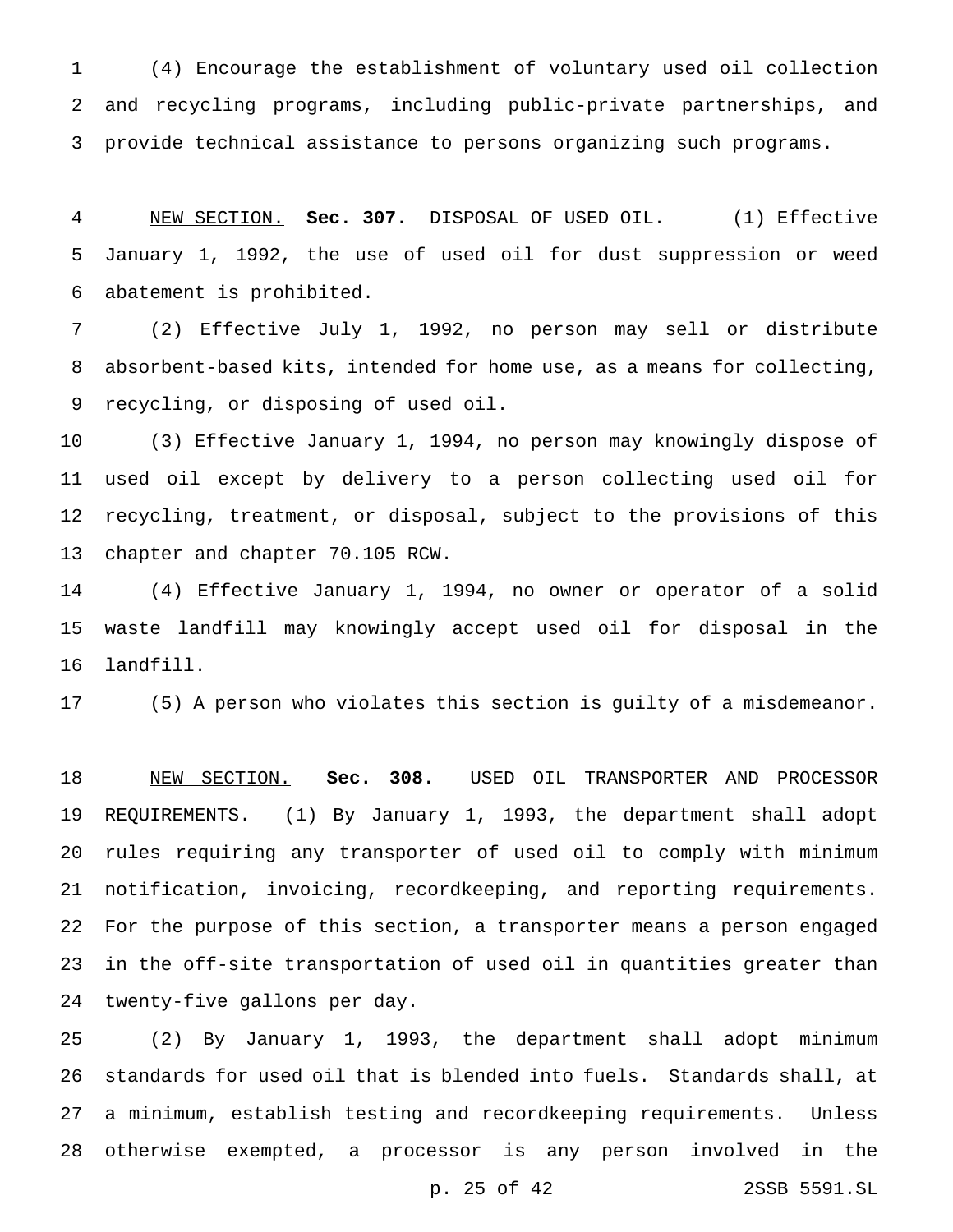marketing, blending, mixing, or processing of used oil to produce fuel to be burned for energy recovery.

 (3) Any person who knowingly transports used oil without meeting the requirements of this section shall be subject to civil penalties under chapter 70.105 RCW.

 (4) Rules developed under this section shall not require a manifest from individual residences served by a waste oil curbside collection program.

 NEW SECTION. **Sec. 309.** CAPTIONS NOT LAW. Section headings as used in this chapter do not constitute any part of the law.

 NEW SECTION. **Sec. 310.** SHORT TITLE. This chapter shall be known and may be cited as the used oil recycling act.

 NEW SECTION. **Sec. 311.** A new section is added to chapter 70.94 RCW to read as follows:

MARKET DEVELOPMENT--BURNING USED OIL FUEL IN LAND-BASED FACILITIES.

 (1) Except as provided in subsection (2) of this section, a person may not burn used oil as fuel in a land-based facility or in state waters unless the used oil meets the following standards:

- (a) Cadmium: 2 ppm maximum
- (b) Chromium: 10 ppm maximum
- (c) Lead: 100 ppm maximum
- (d) Arsenic: 5 ppm maximum
- (e) Total halogens: 1000 ppm maximum
- (f) Polychlorinated biphenyls: 2 ppm maximum
- (g) Ash: .1 percent maximum
- (h) Sulfur: 1.0 percent maximum
- (i) Flash point: 100 degrees Fahrenheit minimum.

2SSB 5591.SL p. 26 of 42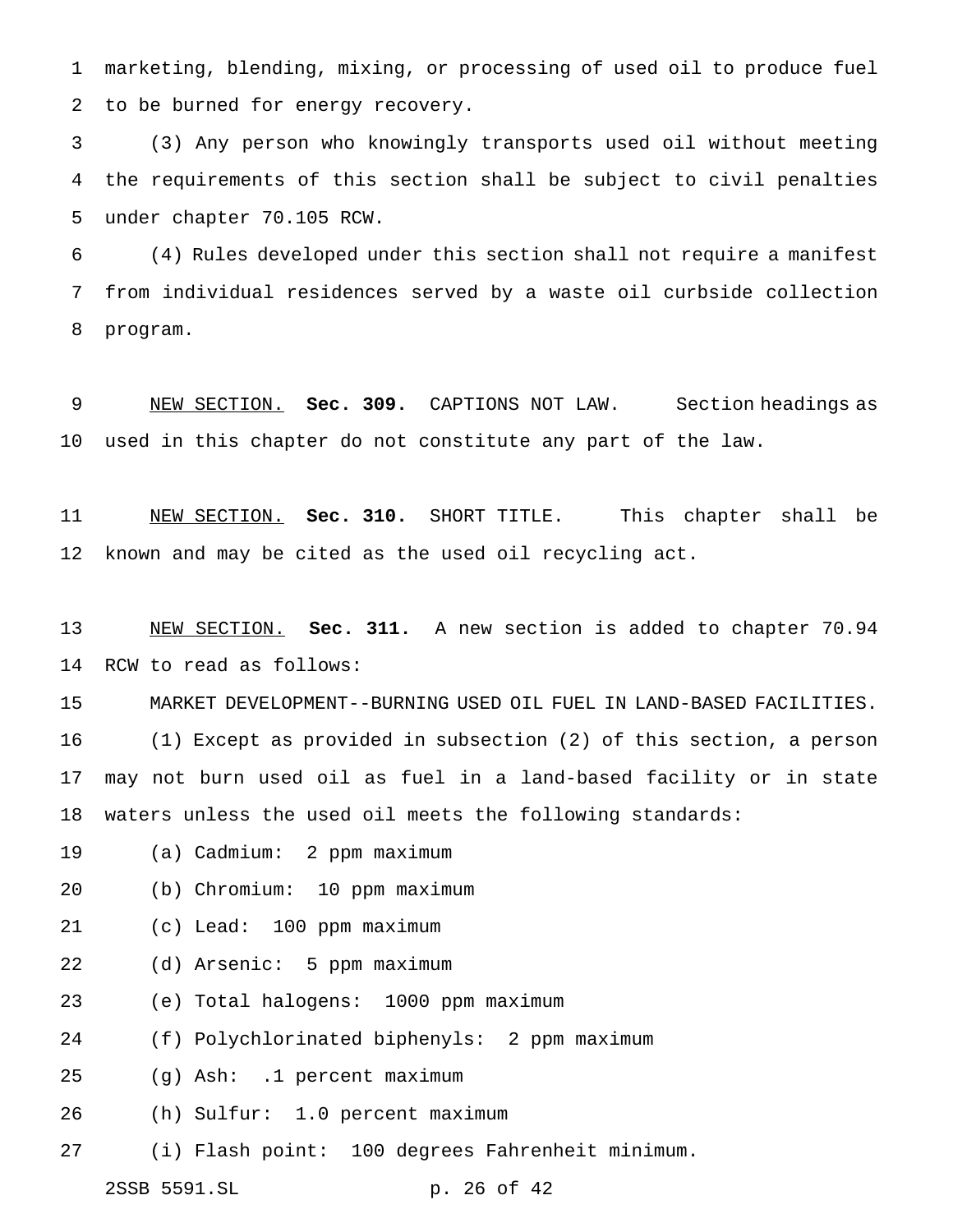(2) This section shall not apply to: (a) Used oil burned in space heaters if the space heater has a maximum heat output of not greater than 0.5 million btu's per hour or used oil burned in facilities permitted by the department or a local air pollution control authority; or (b) ocean-going vessels.

 (3) This section shall not apply to persons in the business of collecting used oil from residences when under authorization by a city, county, or the utilities and transportation commission.

 NEW SECTION. **Sec. 312.** A new section is added to chapter 70.105 RCW to read as follows:

 Local governments and combinations of local governments shall amend their local hazardous waste plans required under RCW 70.105.220 to comply with section 303 of this act.

 **Sec. 313.** RCW 70.95C.020 and 1990 c 114 s 2 are each amended to read as follows:

 As used in this chapter, the following terms have the meanings indicated unless the context clearly requires otherwise.

(1) "Department" means the department of ecology.

 (2) "Director" means the director of the department of ecology or the director's designee.

 (3) "Dangerous waste" shall have the same definition as set forth in RCW 70.105.010(5) and shall specifically include those wastes designated as dangerous by rules adopted pursuant to chapter 70.105 RCW.

 (4) "EPA/state identification number" means the number assigned by the EPA (environmental protection agency) or by the department of ecology to each generator and/or transporter and treatment, storage, and/or disposal facility.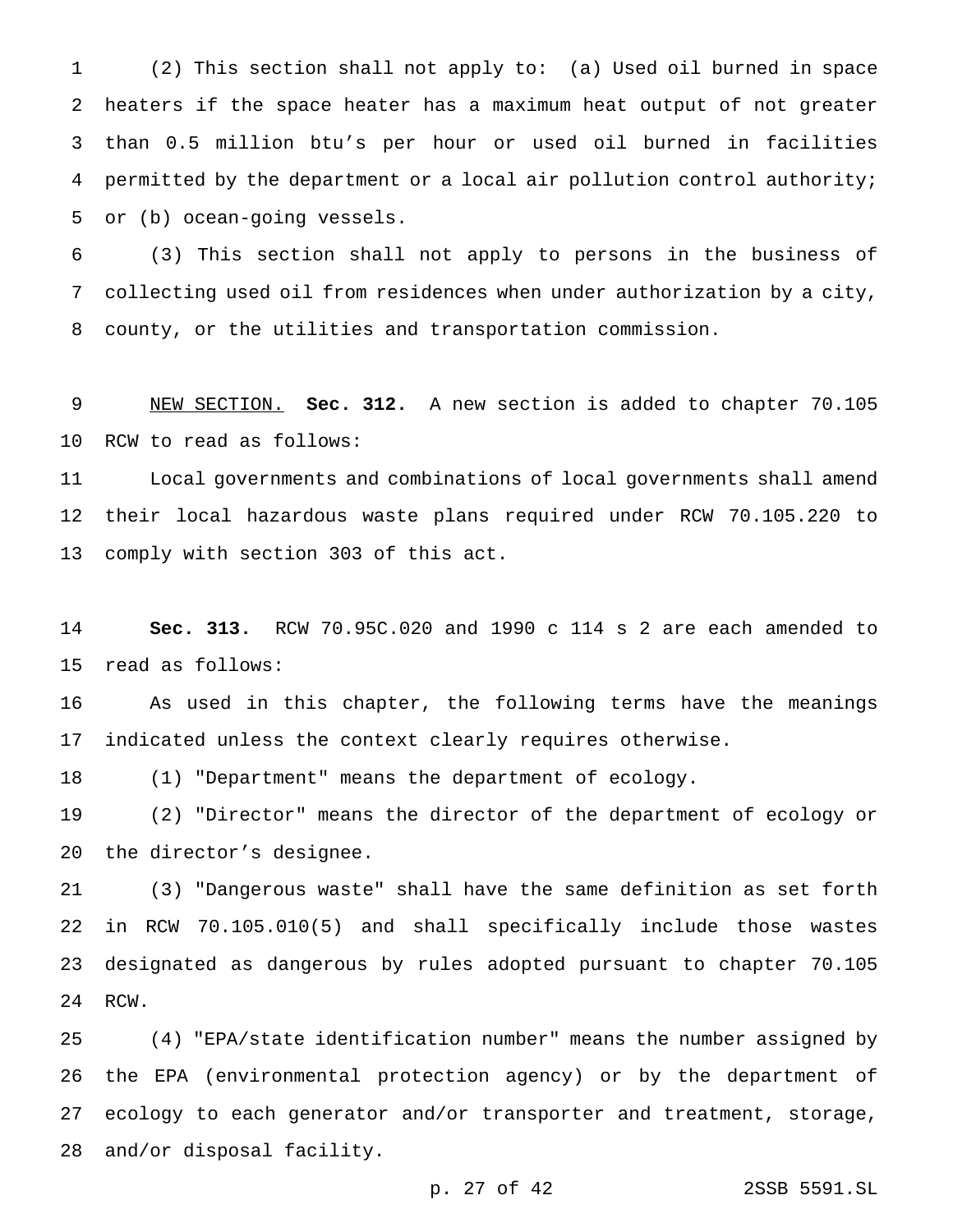(5) "Extremely hazardous waste" shall have the same definition as set forth in RCW 70.105.010(6) and shall specifically include those wastes designated as extremely hazardous by rules adopted pursuant to chapter 70.105 RCW.

 (6) "Fee" means the annual hazardous waste fees imposed under RCW 70.95E.020 and 70.95E.030.

 (7) "Generate" means any act or process which produces hazardous waste or first causes a hazardous waste to become subject to regulation.

 (8) "Hazardous substance" means any hazardous substance listed as a hazardous substance as of March 21, 1990, pursuant to section 313 of Title III of the Superfund Amendments and Reauthorization Act, any other substance determined by the director by rule to present a threat to human health or the environment, and all ozone depleting compounds as defined by the Montreal Protocol of October 1987.

 (9) (a) "Hazardous substance use reduction" means the reduction, avoidance, or elimination of the use or production of hazardous substances without creating substantial new risks to human health or the environment.

 (b) "Hazardous substance use reduction" includes proportionate changes in the usage of hazardous substances as the usage of a hazardous substance or hazardous substances changes as a result of production changes or other business changes.

 (10) "Hazardous substance user" means any facility required to report under section 313 of Title III of the Superfund Amendments and Reauthorization Act, except for those facilities which only distribute or use fertilizers or pesticides intended for commercial agricultural applications.

 (11) "Hazardous waste" means and includes all dangerous and extremely hazardous wastes, but does not include radioactive wastes or 2SSB 5591.SL p. 28 of 42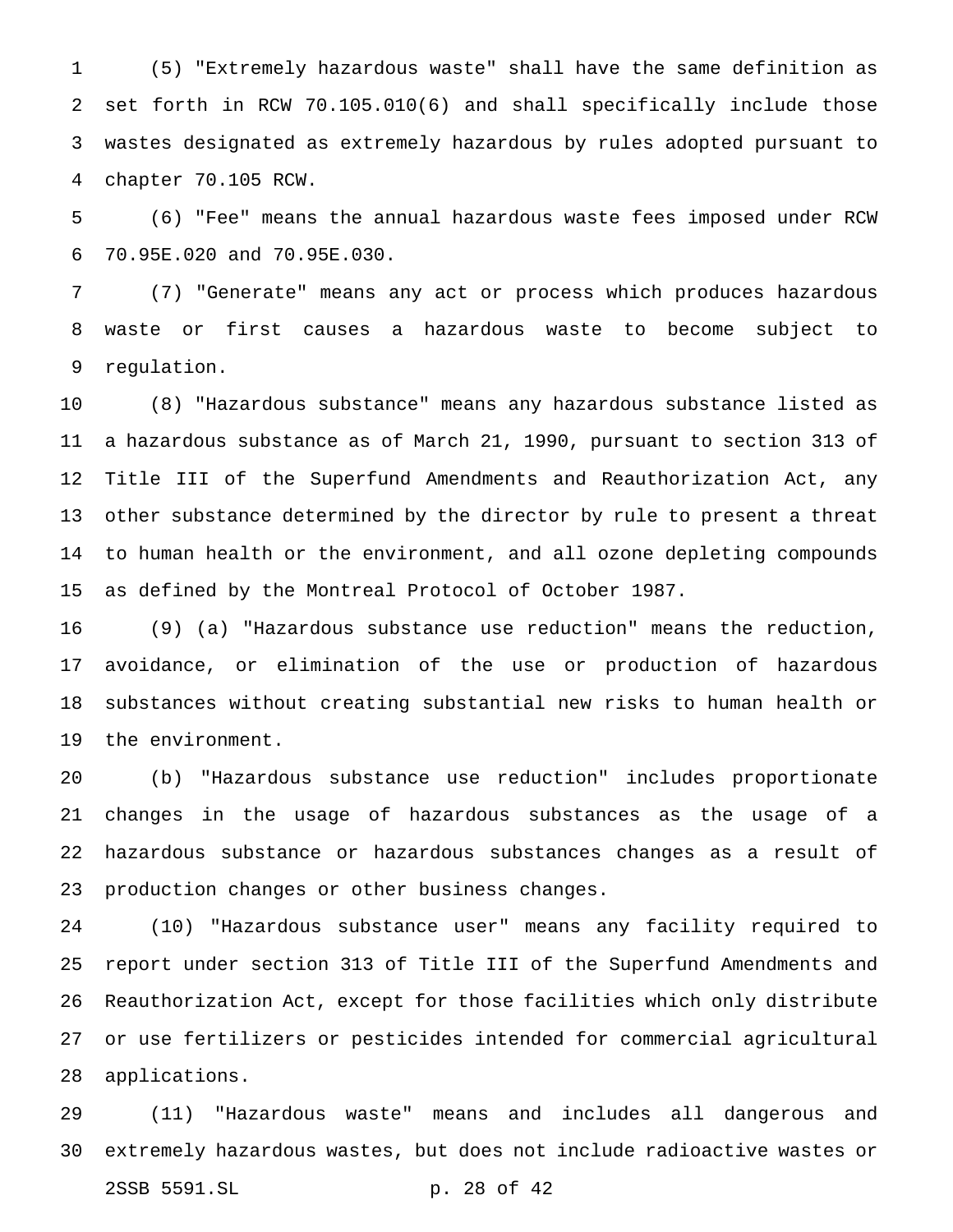a substance composed of both radioactive and hazardous components and does not include any hazardous waste generated as a result of a remedial action under state or federal law.

 (12) "Hazardous waste generator" means any person generating hazardous waste regulated by the department.

(13) "Office" means the office of waste reduction.

(14) "Plan" means the plan provided for in RCW 70.95C.200.

 (15) "Person" means an individual, trust, firm, joint stock company, partnership, association, state, public or private or municipal corporation, commission, political subdivision of a state, interstate body, the federal government, including any agency or officer thereof, and any Indian tribe or authorized tribal organization.

 (16) "Process" means all industrial, commercial, production, and other processes that result in the generation of waste.

 (17) "Recycled for beneficial use" means the use of hazardous waste, either before or after reclamation, as a substitute for a commercial product or raw material, but does not include: (a) Use constituting disposal; (b) incineration; or (c) use as a fuel.

 (18) "Recycling" means reusing waste materials and extracting valuable materials from a waste stream. Recycling does not include burning for energy recovery.

 (19) "Treatment" means the physical, chemical, or biological processing of waste to render it completely innocuous, produce a recyclable by-product, reduce toxicity, or substantially reduce the volume of material requiring disposal as described in the priorities established in RCW 70.105.150. Treatment does not include incineration.

 (20) "Used oil" means (a) lubricating fluids that have been removed from an engine crankcase, transmission, gearbox, hydraulic device, or

p. 29 of 42 2SSB 5591.SL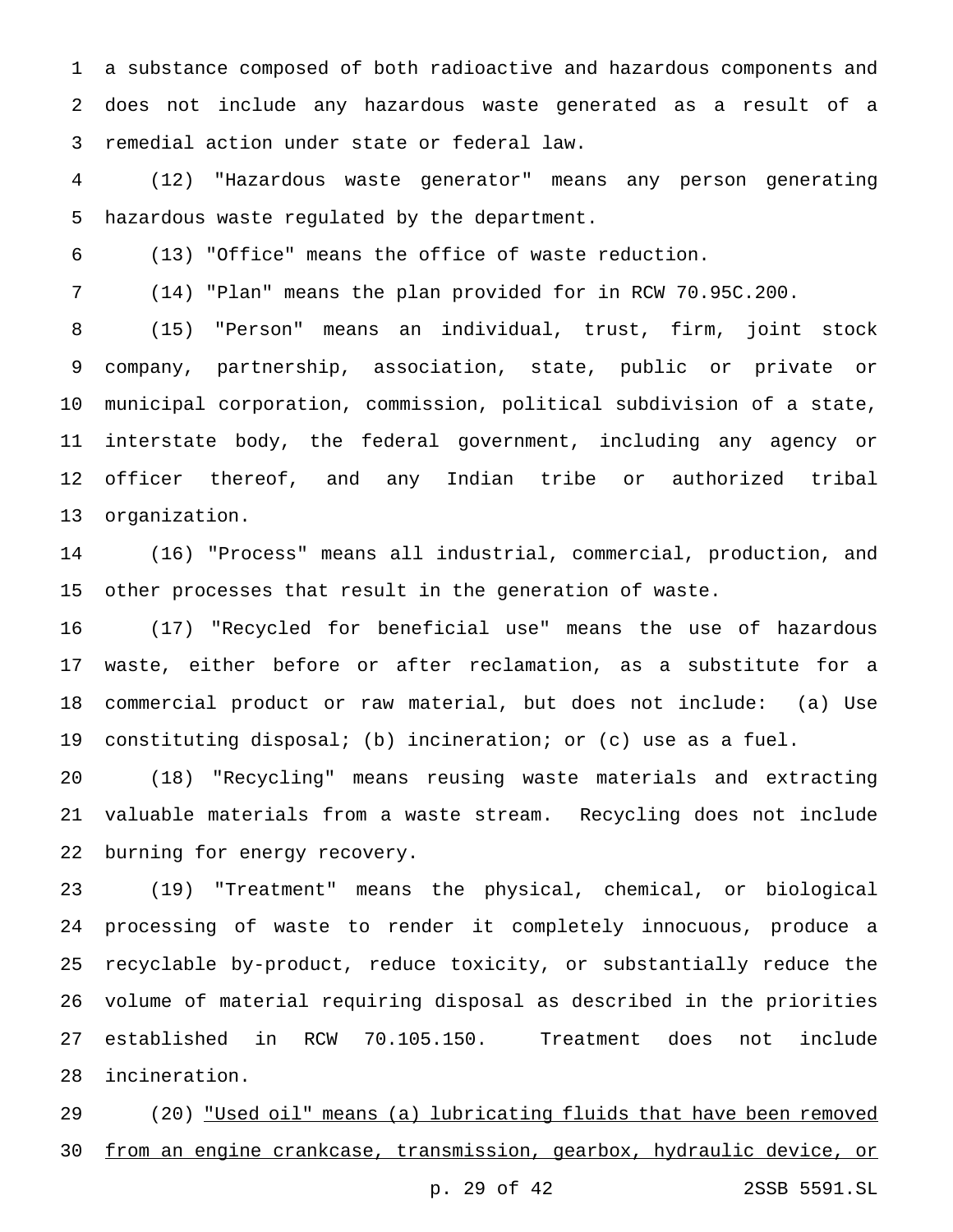1 differential of an automobile, bus, truck, vessel, plane, heavy 2 equipment, or machinery powered by an internal combustion engine; (b) 3 any oil that has been refined from crude oil, used, and as a result of use, has been contaminated with physical or chemical impurities; and (c) any oil that has been refined from crude oil and, as a consequence of extended storage, spillage, or contamination, is no longer useful to the original purchaser. "Used oil" does not include used oil to which hazardous wastes have been added.

9 (21) "Waste" means any solid waste as defined under RCW 70.95.030, any hazardous waste, any air contaminant as defined under RCW 70.94.030, and any organic or inorganic matter that shall cause or tend to cause water pollution as defined under RCW 90.48.020.

13 ((<del>(21)</del>)) (22) "Waste generator" means any individual, business, government agency, or any other organization that generates waste.

 $((+22)^{n})$  (23) "Waste reduction" means all in-plant practices that reduce, avoid, or eliminate the generation of wastes or the toxicity of wastes, prior to generation, without creating substantial new risks to human health or the environment. As used in RCW 70.95C.200 through 70.95C.240, "waste reduction" refers to hazardous waste only.

 **Sec. 314.** RCW 70.95C.200 and 1990 c 114 s 6 are each amended to read as follows:

 (1) Each hazardous waste generator who generates more than two thousand six hundred forty pounds of hazardous waste per year and each hazardous substance user, except for those facilities that are primarily permitted treatment, storage, and disposal facilities or recycling facilities, shall prepare a plan for the voluntary reduction of the use of hazardous substances and the generation of hazardous wastes. Hazardous waste generated and recycled for beneficial use, including initial amount of hazardous substances introduced into a 2SSB 5591.SL p. 30 of 42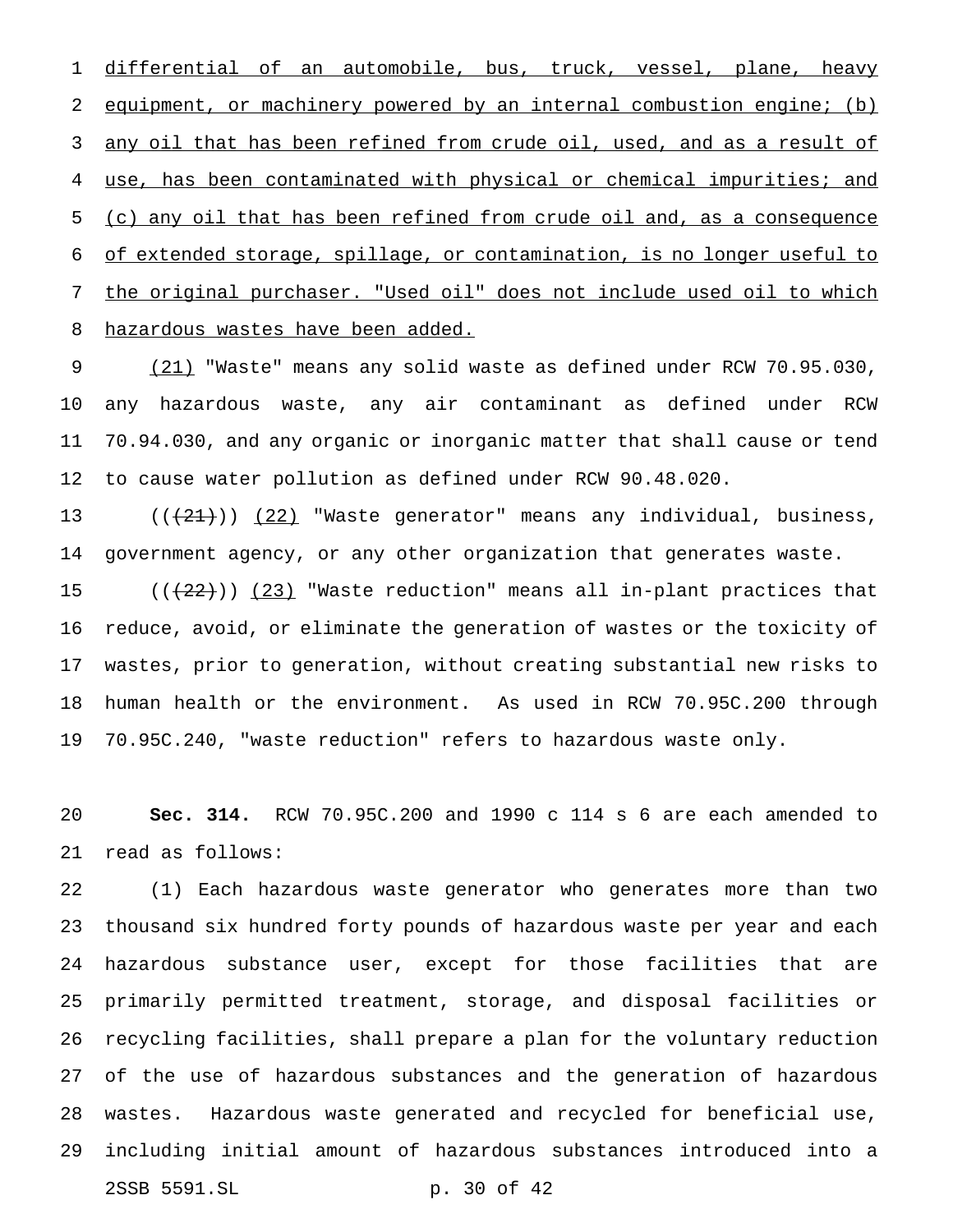process and subsequently recycled for beneficial use, shall not be used in the calculation of hazardous waste generated for purposes of this section. The department may develop reporting requirements, consistent with existing reporting, to establish recycling for beneficial use 5 under this section. Used oil to be rerefined or burned for energy or heat recovery shall not be used in the calculation of hazardous wastes generated for purposes of this section, and is not required to be 8 addressed by plans prepared under this section. A person with multiple interrelated facilities where the processes in the facilities are substantially similar, may prepare a single plan covering one or more of those facilities.

 (2) Each user or generator required to write a plan is encouraged to advise its employees of the planning process and solicit comments or suggestions from its employees on hazardous substance use and waste reduction options.

 (3) The department shall adopt by April 1, 1991, rules for preparation of plans. The rules shall require the plan to address the following options, according to the following order of priorities: Hazardous substance use reduction, waste reduction, recycling, and treatment. In the planning process, first consideration shall be given to hazardous substance use reduction and waste reduction options. Consideration shall be given next to recycling options. Recycling options may be considered only after hazardous substance use reduction options and waste reduction options have been thoroughly researched and shown to be inappropriate. Treatment options may be considered only after hazardous substance use reduction, waste reduction, and recycling options have been thoroughly researched and shown to be inappropriate. Documentation of the research shall be available to the department upon request. The rules shall also require the plans to discuss the hazardous substance use reduction, waste reduction, and closed loop

p. 31 of 42 2SSB 5591.SL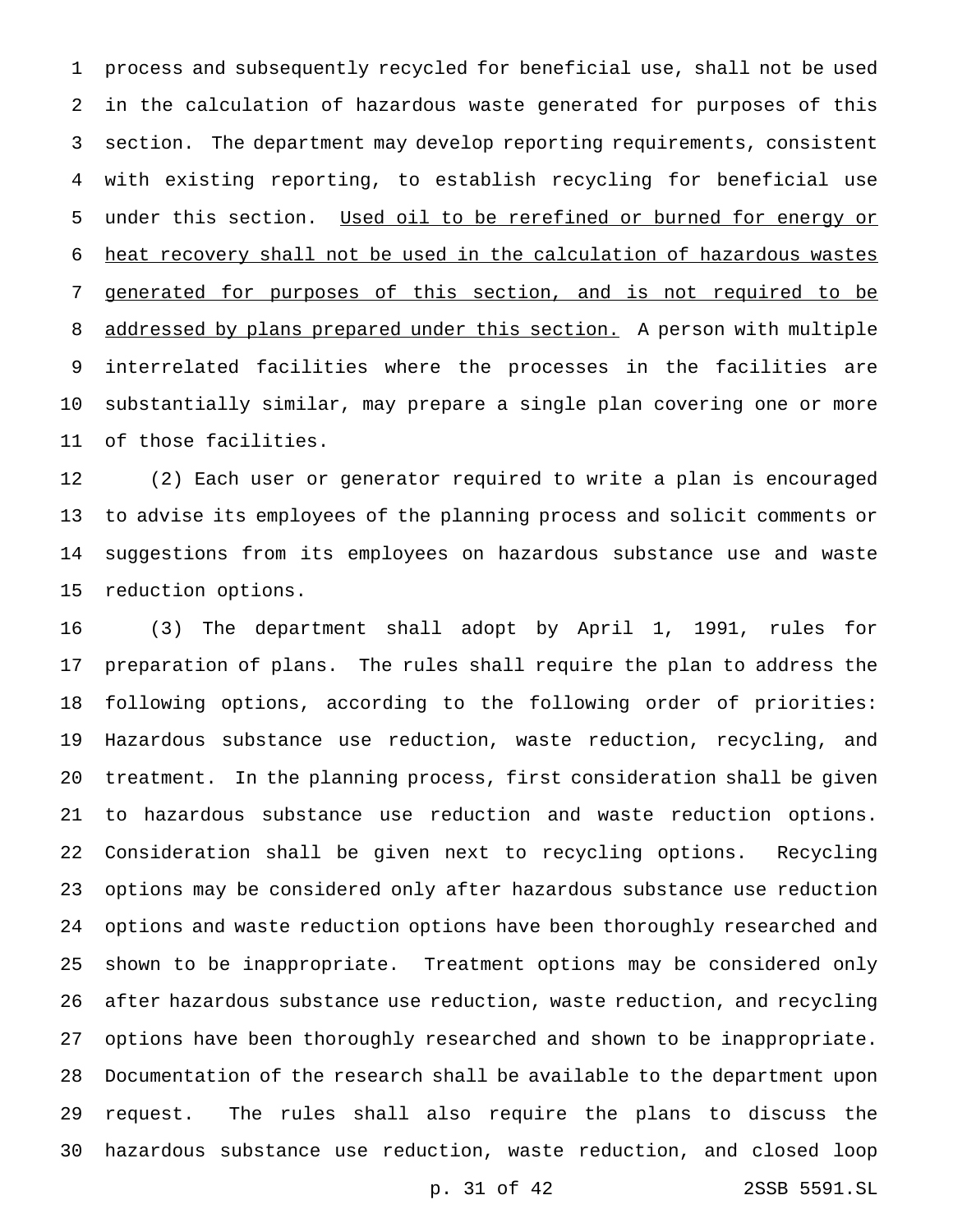recycling options separately from other recycling and treatment options. All plans shall be written in conformance with the format prescribed in the rules adopted under this section. The rules shall require the plans to include, but not be limited to:

 (a) A written policy articulating management and corporate support for the plan and a commitment to implementing planned activities and achieving established goals;

(b) The plan scope and objectives;

 (c) Analysis of current hazardous substance use and hazardous waste generation, and a description of current hazardous substance use reduction, waste reduction, recycling, and treatment activities;

 (d) An identification of further hazardous substance use reduction, waste reduction, recycling, and treatment opportunities, and an analysis of the amount of hazardous substance use reduction and waste reduction that would be achieved, and the costs. The analysis of options shall demonstrate that the priorities provided for in this section have been followed;

 (e) A selection of options to be implemented in accordance with the priorities established in this section;

 (f) An analysis of impediments to implementing the options. Impediments that shall be considered acceptable include, but are not limited to: Adverse impacts on product quality, legal or contractual obligations, economic practicality, and technical feasibility;

 (g) A written policy stating that in implementing the selected options, whenever technically and economically practicable, risks will not be shifted from one part of a process, environmental media, or product to another;

 (h) Specific performance goals in each of the following categories, expressed in numeric terms:

 (i) Hazardous substances to be reduced or eliminated from use; 2SSB 5591.SL p. 32 of 42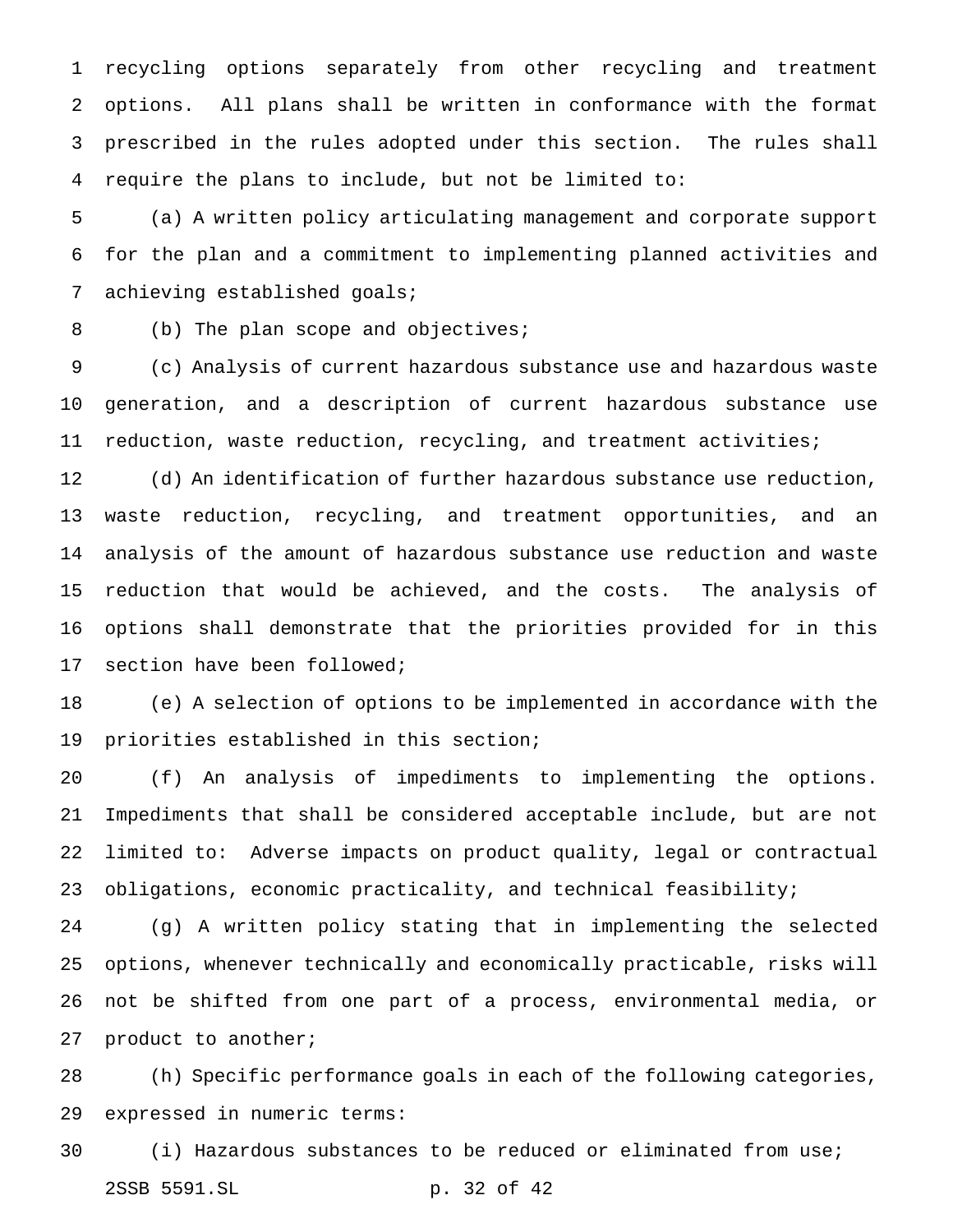(ii) Wastes to be reduced or eliminated through waste reduction 2 techniques;

(iii) Materials or wastes to be recycled; and

(iv) Wastes to be treated;

 If the establishment of numeric performance goals is not practicable, the performance goals shall include a clearly stated list of objectives designed to lead to the establishment of numeric goals as soon as is practicable. Goals shall be set for a five-year period from the first reporting date;

 (i) A description of how the wastes that are not recycled or treated and the residues from recycling and treatment processes are 12 managed may be included in the plan;

 (j) Hazardous substance use and hazardous waste accounting systems that identify hazardous substance use and waste management costs and factor in liability, compliance, and oversight costs;

(k) A financial description of the plan;

(l) Personnel training and employee involvement programs;

(m) A five-year plan implementation schedule;

 (n) Documentation of hazardous substance use reduction and waste reduction efforts completed before or in progress at the time of the first reporting date; and

 (o) An executive summary of the plan, which shall include, but not be limited to:

 (i) The information required by (c), (e), (h), and (n) of this subsection; and

 (ii) A summary of the information required by (d) and (f) of this subsection.

 (4) Upon completion of a plan, the owner, chief executive officer, or other person with the authority to commit management to the plan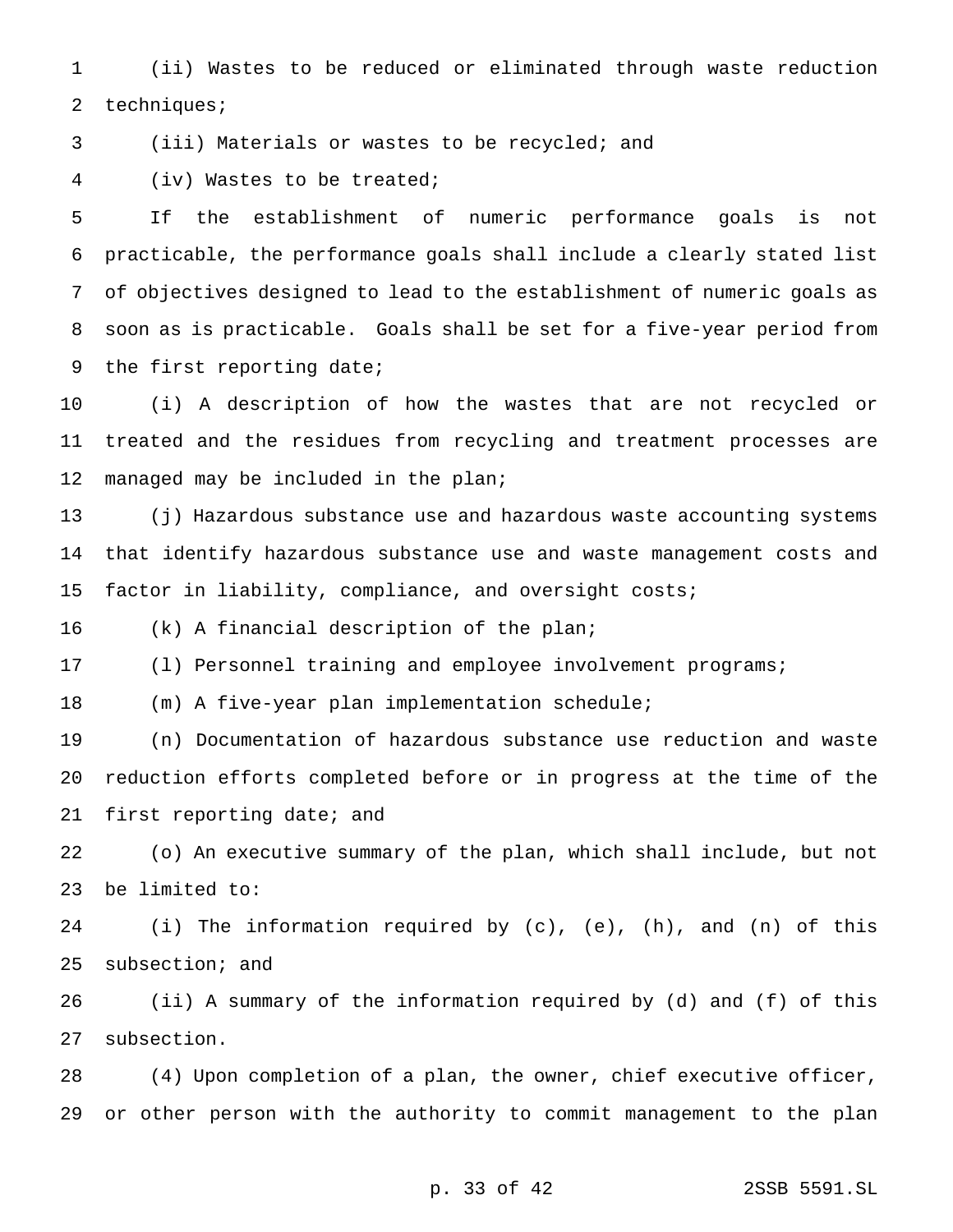shall sign and submit an executive summary of the plan to the department.

 (5) Plans shall be completed and executive summaries submitted in accordance with the following schedule:

 (a) Hazardous waste generators who generated more than fifty thousand pounds of hazardous waste in calendar year 1991 and hazardous substance users who were required to report in 1991, by September 1, 1992;

 (b) Hazardous waste generators who generated between seven thousand and fifty thousand pounds of hazardous waste in calendar year 1992 and hazardous substance users who were required to report for the first time in 1992, by September 1, 1993;

 (c) Hazardous waste generators who generated between two thousand six hundred forty and seven thousand pounds of hazardous waste in 1993 and hazardous substance users who were required to report for the first time in 1993, by September 1, 1994;

 (d) Hazardous waste generators who have not been required to complete a plan on or prior to September 1, 1994, must complete a plan by September 1 of the year following the first year that they generate 20 more than two thousand six hundred forty pounds of hazardous waste; and (e) Hazardous substance users who have not been required to complete a plan on or prior to September 1, 1994, must complete a plan by September 1 of the year following the first year that they are required to report under section 313 of Title III of the Superfund Amendments and Reauthorization Act.

 (6) Annual progress reports, including a description of the progress made toward achieving the specific performance goals established in the plan, shall be prepared and submitted to the department in accordance with rules developed under this section. Upon the request of two or more users or generators belonging to similar 2SSB 5591.SL p. 34 of 42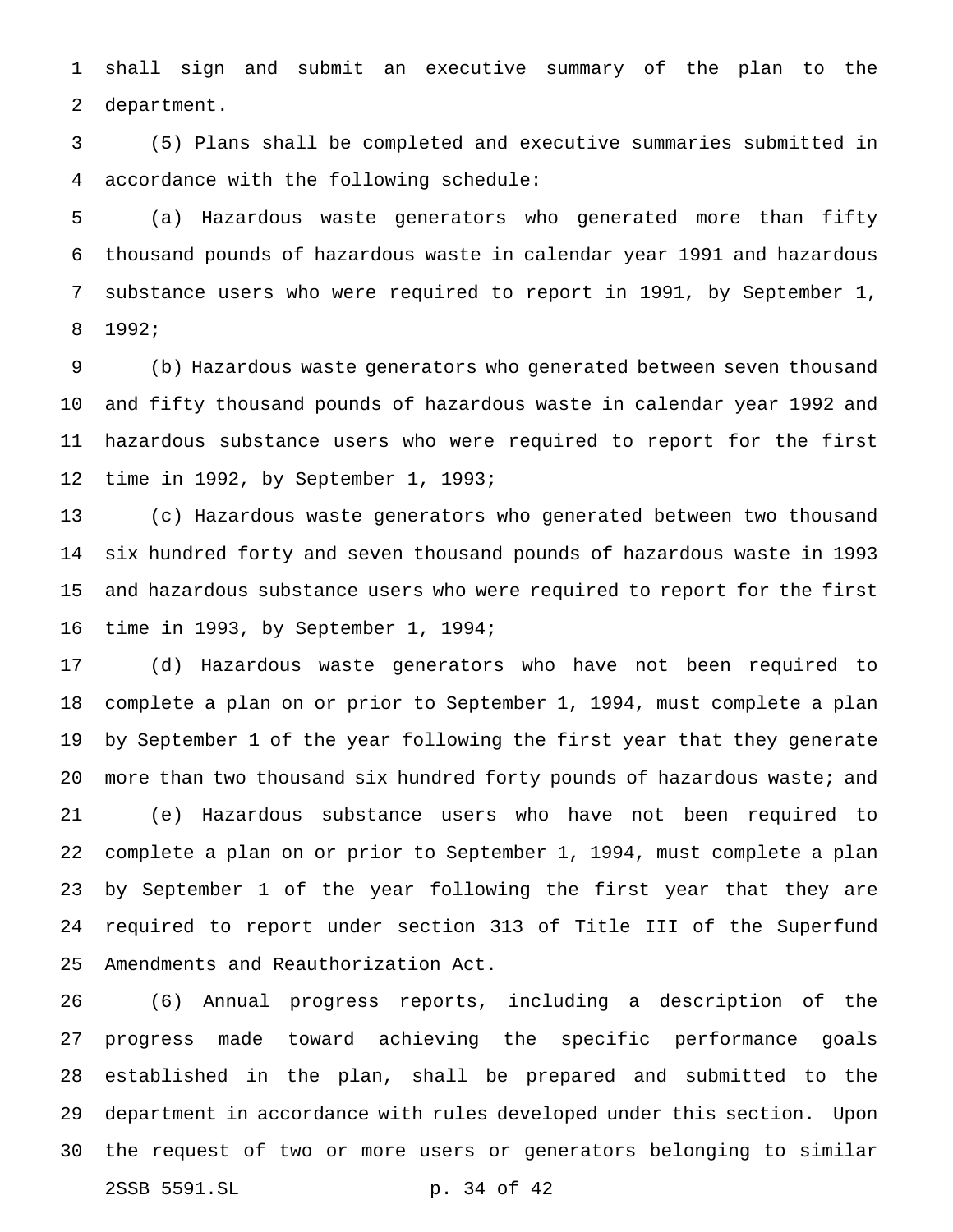industrial classifications, the department may aggregate data contained in their annual progress reports for the purpose of developing a public record.

 (7) Every five years, each plan shall be updated, and a new executive summary shall be submitted to the department.

 NEW SECTION. **Sec. 315.** The following acts or parts of acts are each repealed:

(1) RCW 19.114.010 and 1983 c 137 s 1;

(2) RCW 19.114.020 and 1983 c 137 s 2;

(3) RCW 19.114.030 and 1983 c 137 s 3; and

(4) RCW 19.114.900 and 1983 c 137 s 5.

 NEW SECTION. **Sec. 316.** RCW 19.114.040 is recodified as a section in chapter 70.-- RCW (sections 301 through 310 of this act).

 NEW SECTION. **Sec. 317.** Sections 301 through 310 of this act shall constitute a new chapter in Title 70 RCW.

- "PART IV
- 17 MISCELLANEOUS"

 **Sec. 401.** RCW 70.95.040 and 1987 c 115 s 1 are each amended to read as follows:

 (1) There is created a solid waste advisory committee to provide consultation to the department of ecology concerning matters covered by this chapter. The committee shall advise on the development of programs and regulations for solid and dangerous waste handling, resource recovery, and recycling, and shall supply recommendations concerning methods by which existing solid and dangerous waste

p. 35 of 42 2SSB 5591.SL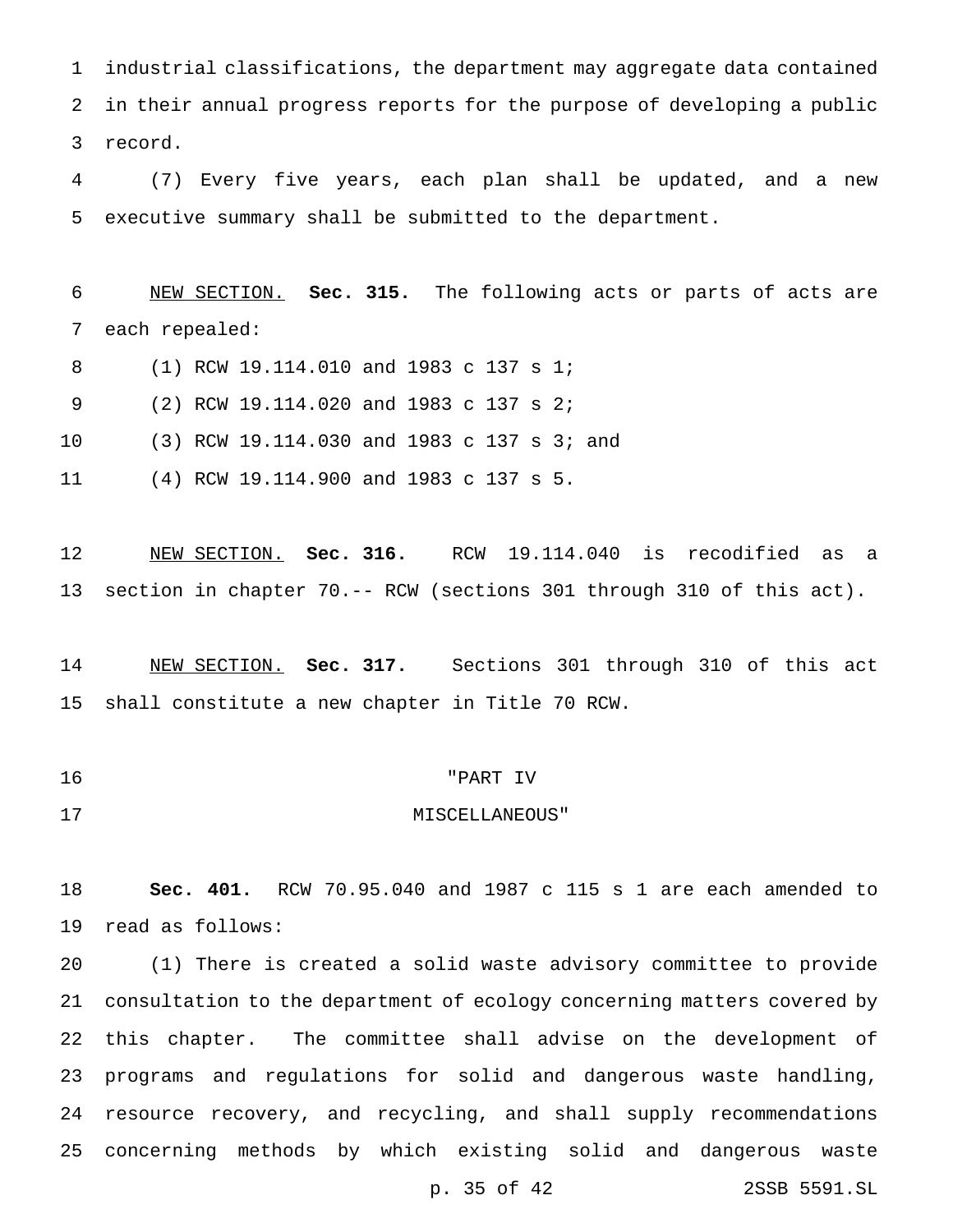handling, resource recovery, and recycling practices and the laws authorizing them may be supplemented and improved.

 (2) The committee shall consist of at least eleven members, 4 including the assistant director for ((the division of solid)) waste 5 management programs within the department. The director shall appoint 6 (( $t_{en}$ )) members with due regard to the interests of the public, local 7 government, tribes, agriculture, industry, public health, ((and the 8 refuse removal)) recycling industries, solid waste collection 9 industries, and resource recovery industries. ((The director shall include among his ten appointees representatives of activities from which dangerous wastes arise and the Washington state patrol's 12 <del>hazardous materials technical advisory committee.</del>)) The term of appointment shall be determined by the director. The committee shall 14 elect its own ((<del>chairman</del>)) <u>chair</u> and meet at least four times a year, in accordance with such rules of procedure as it shall establish. Members shall receive no compensation for their services but shall be reimbursed their travel expenses while engaged in business of the committee in accordance with RCW 43.03.050 and 43.03.060 as now existing or hereafter amended.

 (3) The committee shall each year recommend to the governor a recipient for a "governor's award of excellence" which the governor shall award for outstanding achievement by an industry, company, or individual in the area of hazardous waste or solid waste management.

 NEW SECTION. **Sec. 402.** A new section is added to chapter 70.95 RCW to read as follows:

 (1) Each local solid waste advisory committee shall conduct one or more meetings for the purpose of determining how local private recycling and solid waste collection businesses may participate in the development and implementation of programs to collect source separated 2SSB 5591.SL p. 36 of 42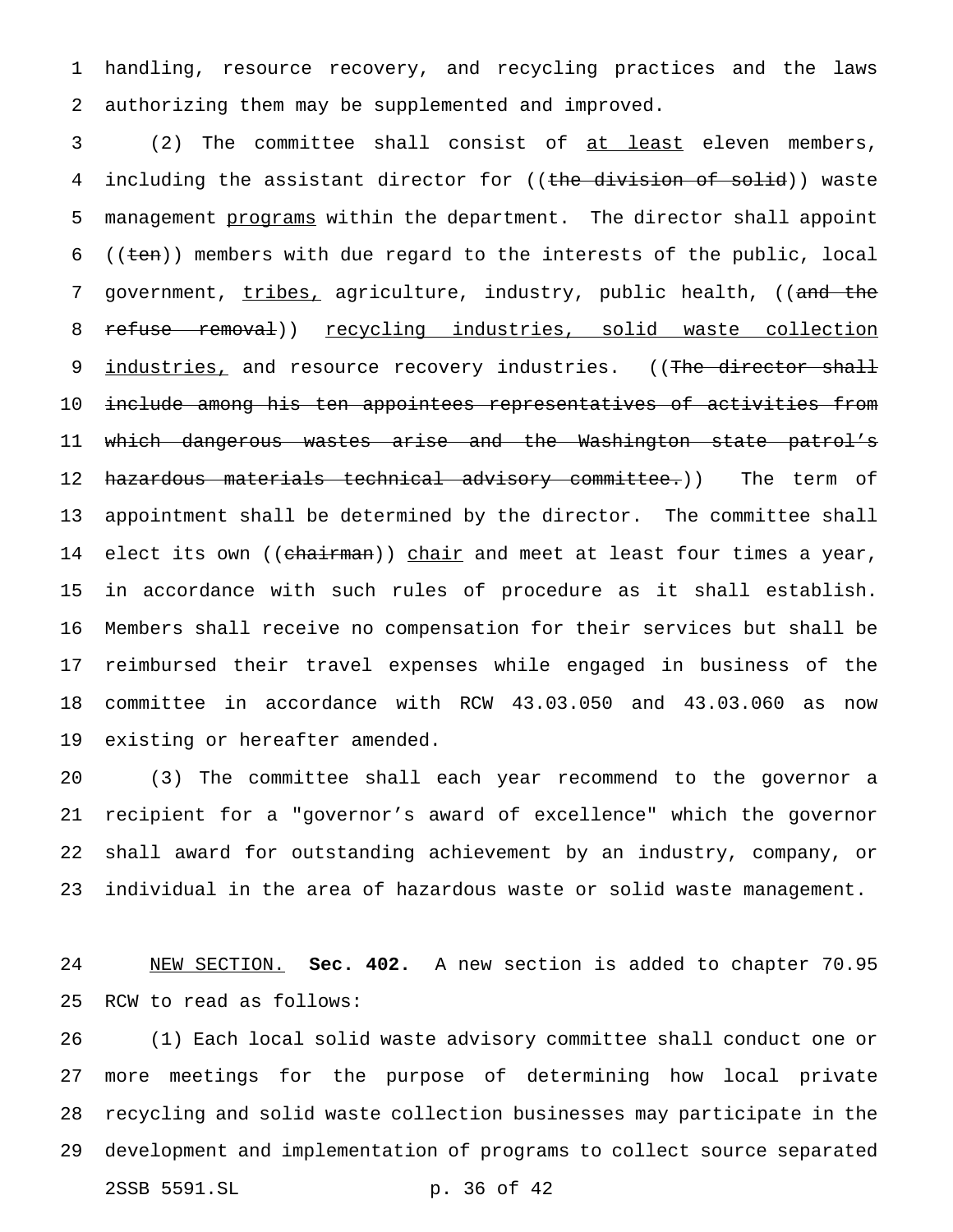materials from residences, and to process and market materials collected for recycling. The meetings shall include local private recycling businesses, private solid waste collection companies operating within the jurisdiction, and the local solid waste planning agencies. The meetings shall be held during the development of the waste reduction and recycling element or no later than one year prior to the date that a jurisdiction is required submit the element under RCW 70.95.110(2).

 (2) The meeting requirement under subsection (1) of this section shall apply whenever a city or county develops or amends the waste reduction and recycling element required under this chapter. Jurisdictions having approved waste reduction and recycling elements or having initiated a process for the selection of a service provider as of the effective date of this act do not have to comply with the requirements of subsection (1) of this section until the next revisions to the waste reduction and recycling element are made or required.

 (3) After the waste reduction and recycling element is approved by the local legislative authority but before it is submitted to the department for approval, the local solid waste advisory committee shall hold at least one additional meeting to review the element.

 (4) For the purpose of this section, "private recycling business" means any private for-profit or private not-for-profit business that engages in the processing and marketing of recyclable materials.

 NEW SECTION. **Sec. 403.** A new section is added to chapter 81.77 RCW to read as follows:

 (1) A solid waste collection company collecting recyclable materials from residences shall utilize one or more private recycling businesses when arranging for the processing and marketing of such materials, if the following conditions are met:

p. 37 of 42 2SSB 5591.SL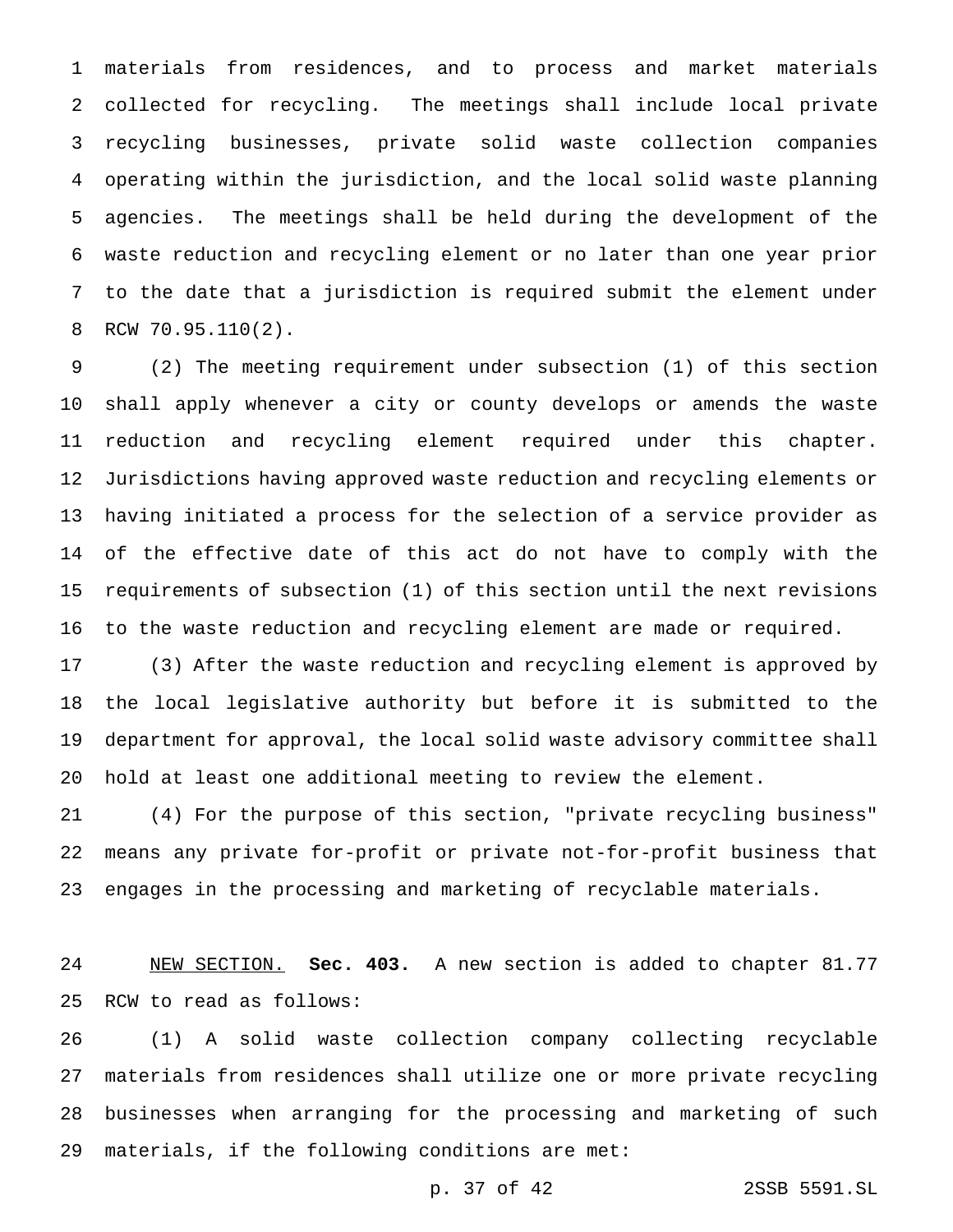(a) A recycling business is located within the county at the time the collection program commences or at any time that the solid waste collection company changes its existing processor;

 (b) A local private recycling business is capable and competent to provide the processing and marketing service; and

 (c) A local private recycling business offers to pay a price for the recyclable materials which is equal to or greater than the price offered by out-of-county private recyclers, or proposes a charge for the processing and marketing service which is equal to or less than the charge for the service available from an out-of-county private recycler.

(2) This section shall not apply to:

 (a) Cities or towns who exercise their authority under RCW 81.77.130 to provide residential curbside collection of recyclable materials;

 (b) A solid waste collection company that is directed by a city, town, or county to utilize a publicly owned recyclable processing facility located within such city, town, or county; or

 (c) Counties which exercise their authority under RCW 36.58.040 to contract for the residential curbside collection of source separated recyclables.

 This section shall not apply to programs for the collection of source separated recyclable materials where rates to implement the programs have been filed with the commission prior to the effective date of this act.

 (3) For the purposes of this section, "private recycling business" means any private for-profit or private not-for-profit firm that engages in the processing and marketing of recyclable materials.

 (4) This section is not enforceable by complaint filed with the commission.

2SSB 5591.SL p. 38 of 42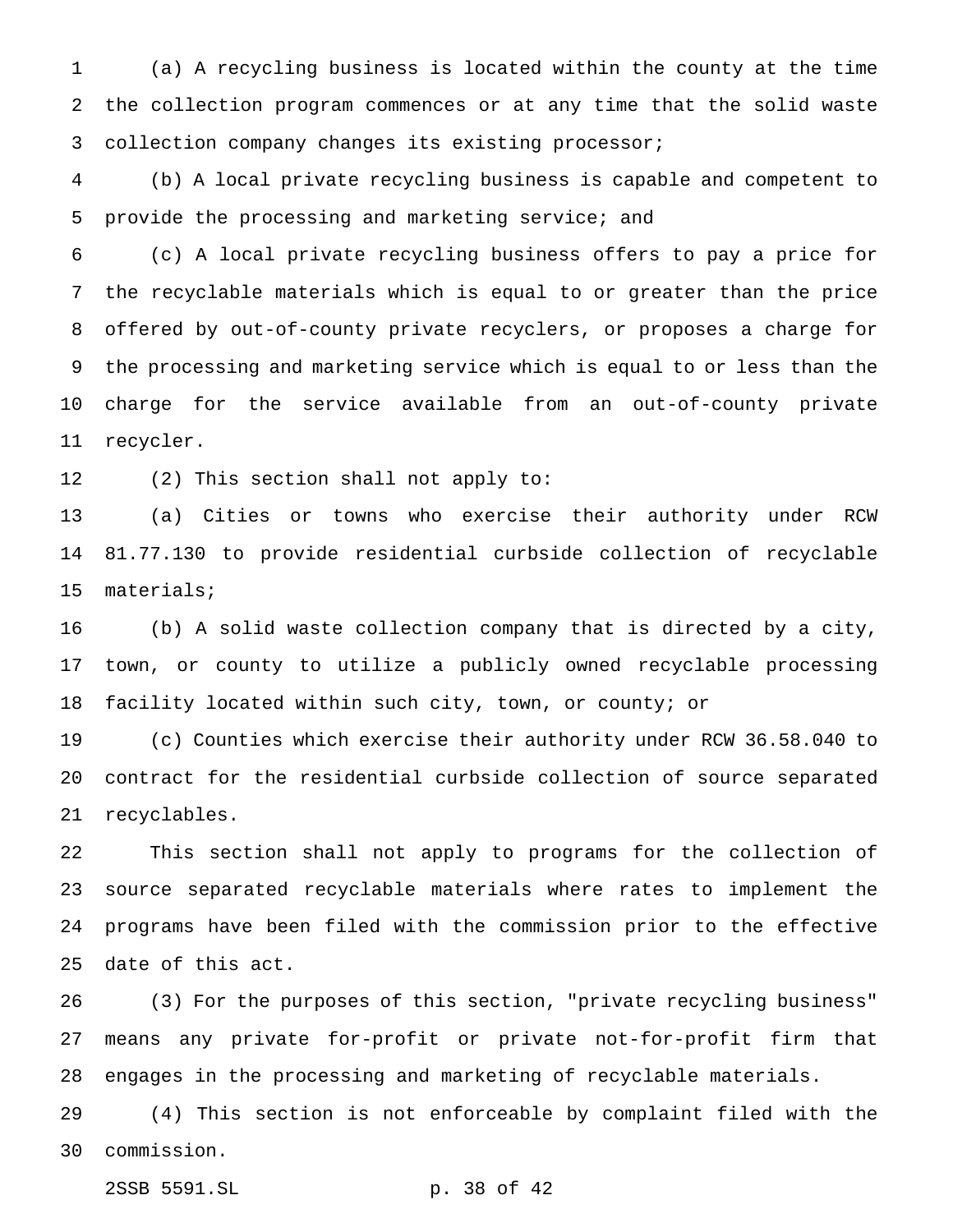NEW SECTION. **Sec. 404.** A new section is added to chapter 35.21 RCW to read as follows:

 (1) Each city or town providing by ordinance or resolution a reduced solid waste collection rate to residents participating in a residential curbside recycling program implemented under RCW 70.95.090, may provide a similar reduced rate to residents participating in any other recycling program, if such program is approved by the jurisdiction. Nothing in this section shall be interpreted to reduce the authority of a city to adopt ordinances under RCW 35.21.130(1).

 (2) For the purposes of this section, "reduced rate" means a residential solid waste collection rate incorporating a rebate, refund, or discount. Reduced rate shall not include residential solid waste collection rate based on the volume or weight of solid waste set out for collection.

 NEW SECTION. **Sec. 405.** A new section is added to chapter 35A.21 RCW to read as follows:

 (1) Each city or town providing by ordinance or resolution a reduced solid waste collection rate to residents participating in a residential curbside recycling program implemented under RCW 70.95.090, may provide a similar reduced rate to residents participating in any other recycling program, if such program is approved by the jurisdiction. Nothing in this section shall be interpreted to reduce the authority of a city to adopt ordinances under RCW 35.21.130(1).

 (2) For the purposes of this section, "reduced rate" means a residential solid waste collection rate incorporating a rebate, refund, or discount. Reduced rate shall not include residential solid waste collection rate based on the volume or weight of solid waste set out for collection.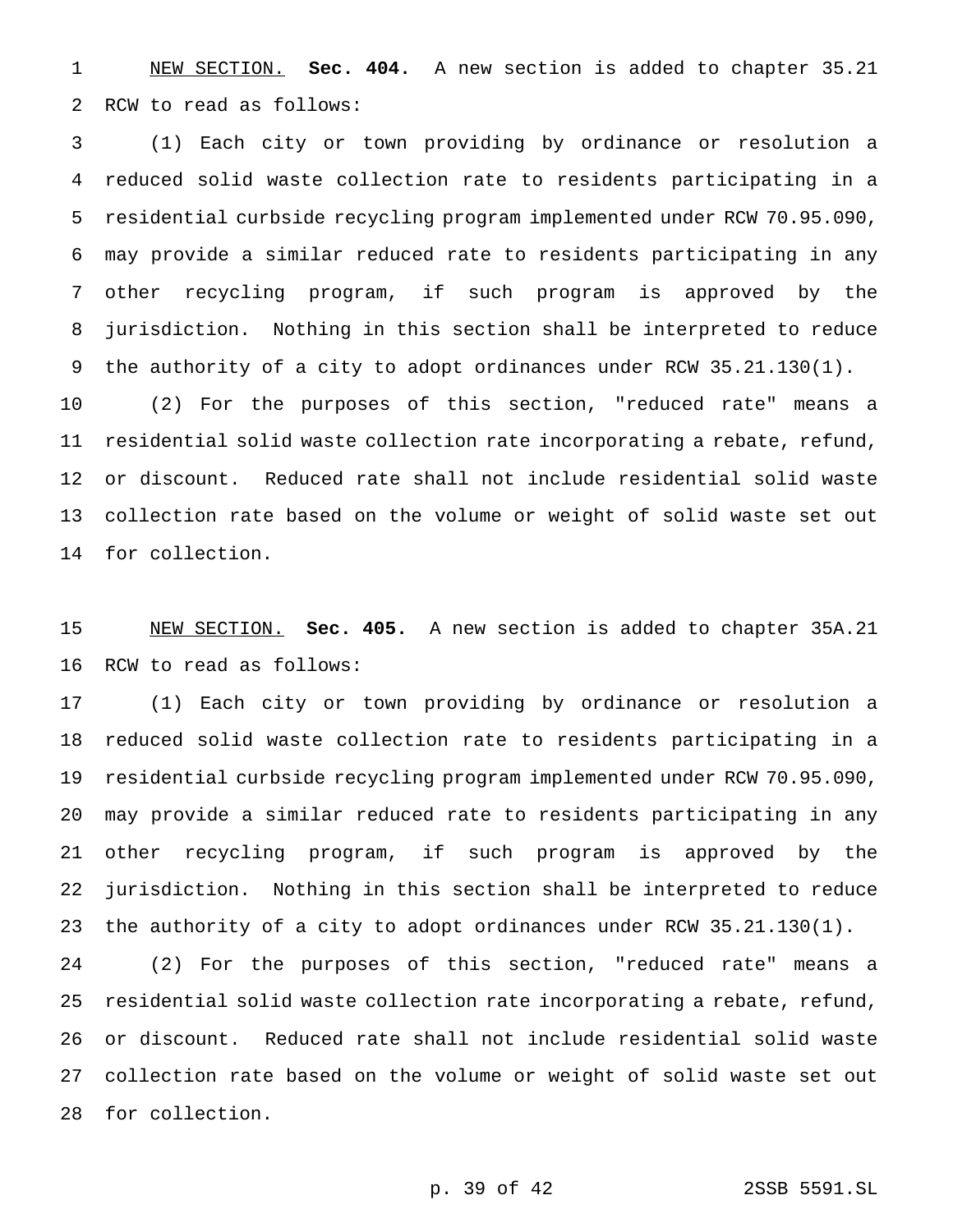NEW SECTION. **Sec. 406.** A new section is added to chapter 81.77 RCW to read as follows:

 (1) If the commission authorizes a surcharge or reduced rate incentive based on a customer's participation in a company's curbside residential recycling program, customers participating in any other noncurbside recycling program approved by the jurisdiction shall be eligible for such incentives.

 (2) For the purpose of this section, "reduced rate" means a residential solid waste collection rate incorporating a rebate, refund, or discount. It does not include any residential solid waste collection rate based on the volume or weight of solid waste set out for collection.

 NEW SECTION. **Sec. 407.** A new section is added to chapter 70.95 RCW to read as follows:

 (1) No person may divert to personal use any recyclable material placed in a container as part of a recycling program, without the consent of the generator of such recyclable material or the solid waste collection company operating under the authority of a town, city, county, or the utilities and transportation commission, and no person may divert to commercial use any recyclable material placed in a container as part of a recycling program, without the consent of the person owning or operating such container.

 (2) A violation of subsection (1) of this section is a class 1 civil infraction under chapter 7.80 RCW. Each violation of this section shall be a separate infraction.

 **Sec. 408.** RCW 46.61.560 and 1984 c 7 s 72 are each amended to read as follows:

2SSB 5591.SL p. 40 of 42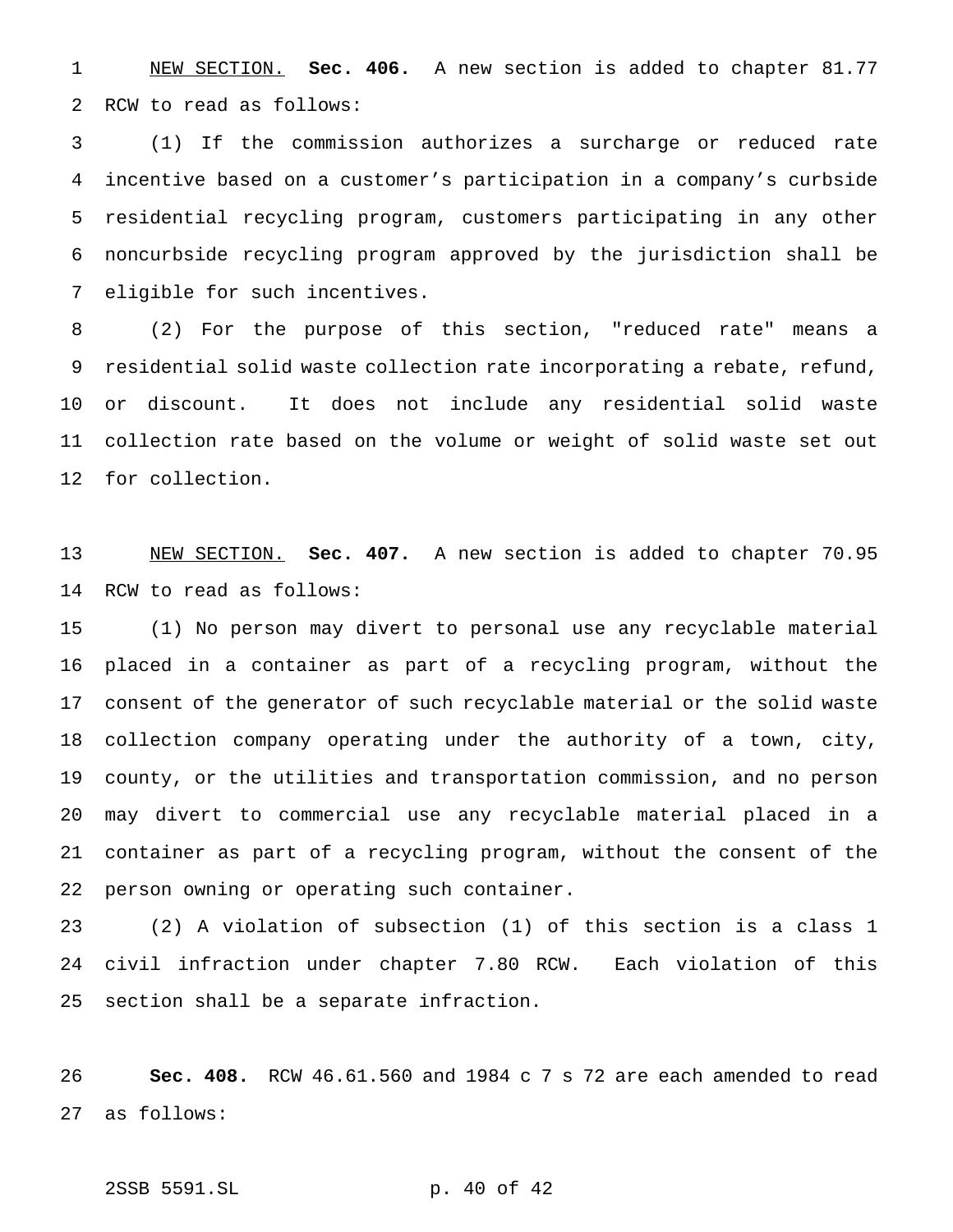(1) Outside of incorporated cities and towns no person may stop, park, or leave standing any vehicle, whether attended or unattended, upon the roadway.

 (2) Subsection (1) of this section and RCW 46.61.570 and 46.61.575 do not apply to the driver of any vehicle that is disabled in such manner and to such extent that it is impossible to avoid stopping and temporarily leaving the vehicle in such position. The driver shall nonetheless arrange for the prompt removal of the vehicle as required by RCW 46.61.590.

 (3) Subsection (1) of this section does not apply to the driver of a public transit vehicle who temporarily stops the vehicle upon the roadway for the purpose of and while actually engaged in receiving or discharging passengers at a marked transit vehicle stop zone approved by the state department of transportation or a county upon highways under their respective jurisdictions.

 (4) Subsection (1) of this section and RCW 46.61.570 and 46.61.575 17 do not apply to the driver of a solid waste collection company or 18 recycling company vehicle who temporarily stops the vehicle as close as 19 <u>practical to the right edge of the right-hand shoulder of the roadway</u> 20 or right edge of the roadway if no shoulder exists for the purpose of and while actually engaged in the collection of solid waste or 22 recyclables, or both, under chapters 81.77, 35.21, and 35A.21 RCW or by contract under RCW 36.58.030.

 NEW SECTION. **Sec. 409.** Part headings as used in this act do not constitute any part of the law.

 NEW SECTION. **Sec. 410.** If specific funding for the purposes of this act, referencing this act by bill number, is not provided by June